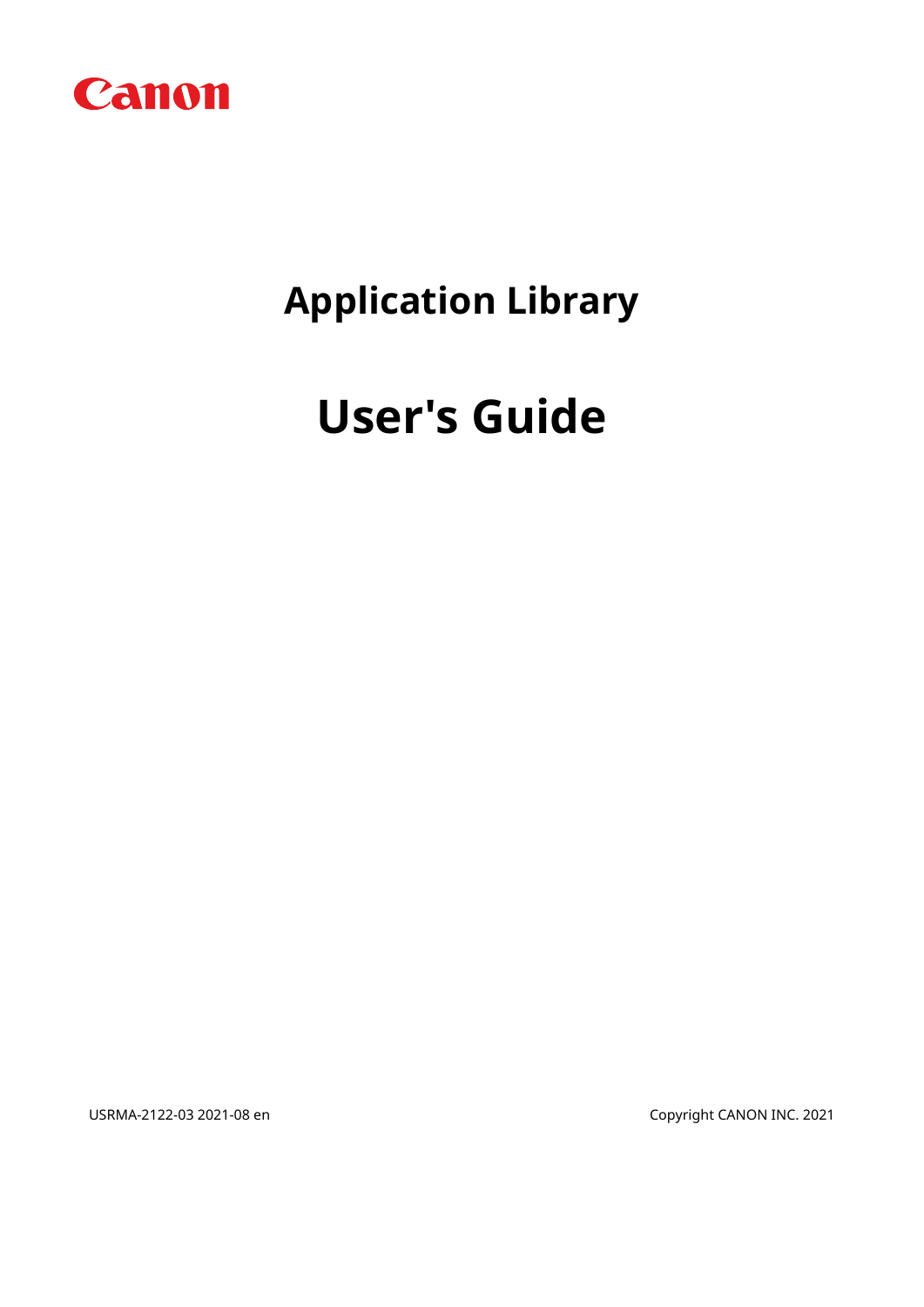# **Contents**

|--|--|

|--|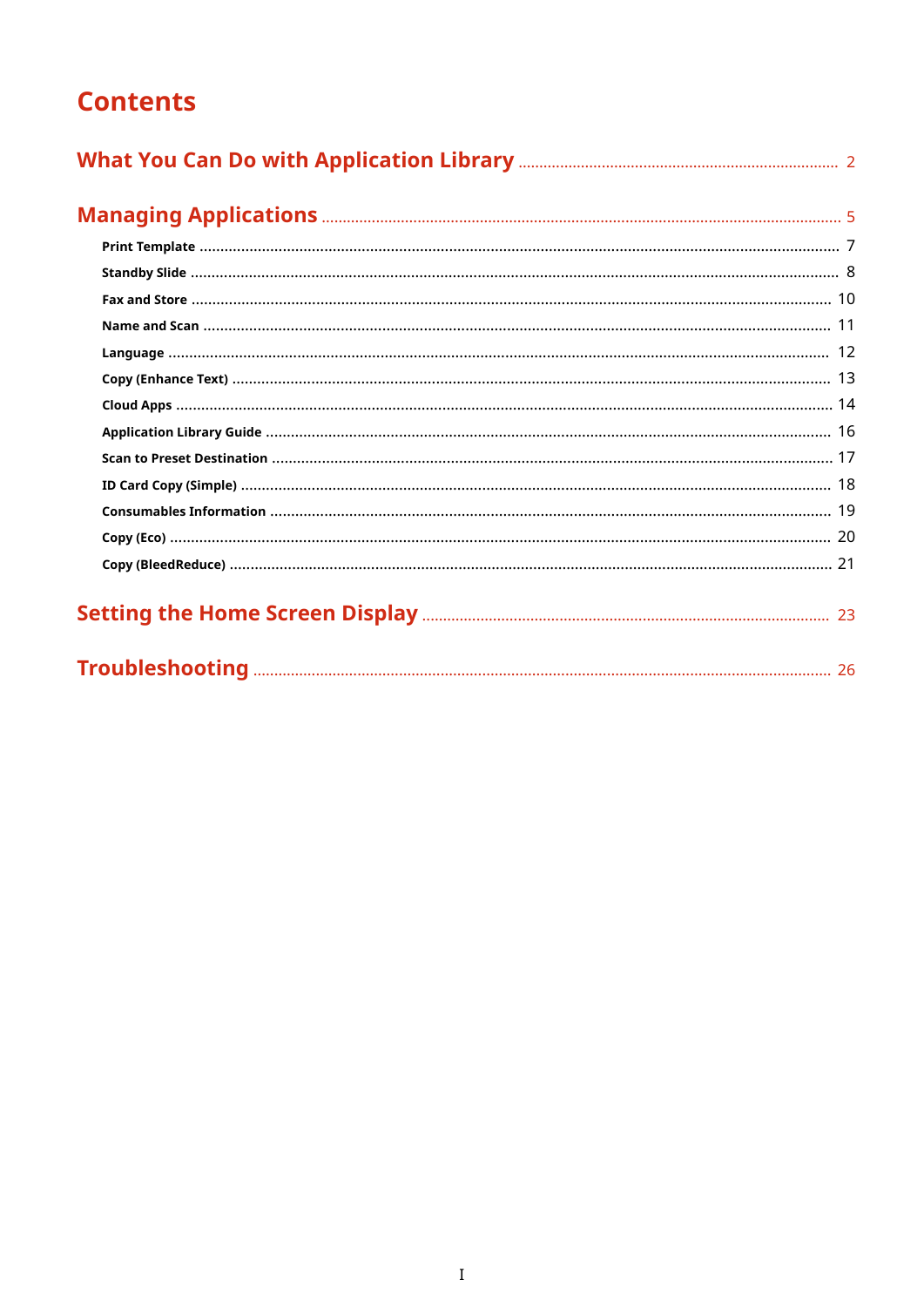# What You Can Do with Application Library

**[What You Can Do with Application Library](#page-3-0)** ......................................................................................... 2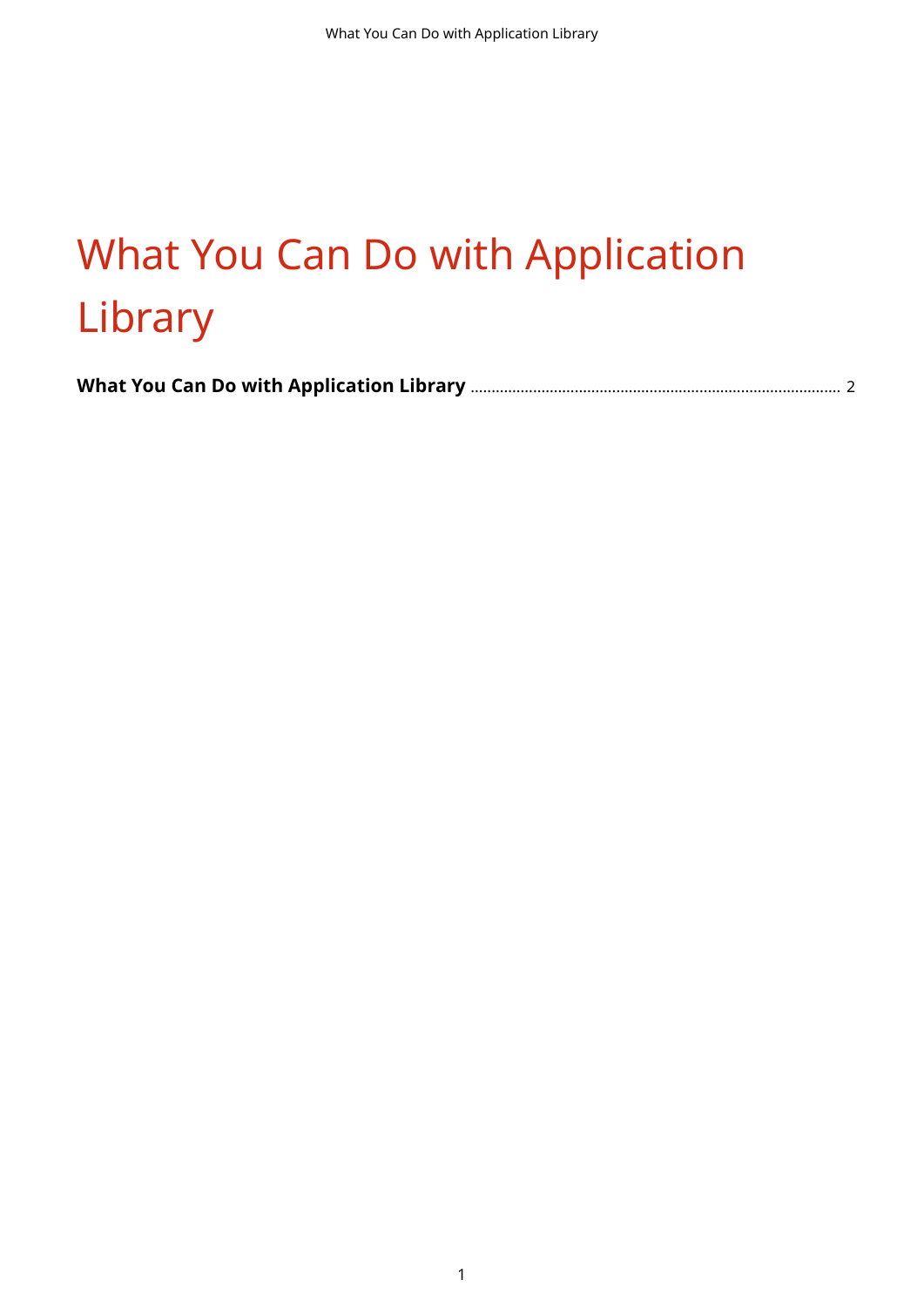# <span id="page-3-0"></span>**What You Can Do with Application Library**

#### 1A92-000

Application Library is a facility that makes it possible that frequently used operations such as printing a usual document and checking the consumables information as well as convenient functions are registered in the form of applications. You can execute these applications in one-touch button operation from the Home screen. Make the best use of Application Library for time reduction and operational accuracy enhancement.



### **Available Applications**

The available applications are listed below. These applications are preinstalled on the machine. Note that certain applications are not available depending on the machine model.

| "Print Template"             |
|------------------------------|
| "Standby Slide"              |
| "Fax and Store"              |
| "Name and Scan"              |
| "Language"                   |
| "Copy (Enhance Text)"        |
| "Cloud Apps"                 |
| "Application Library Guide"  |
| "Scan to Preset Destination" |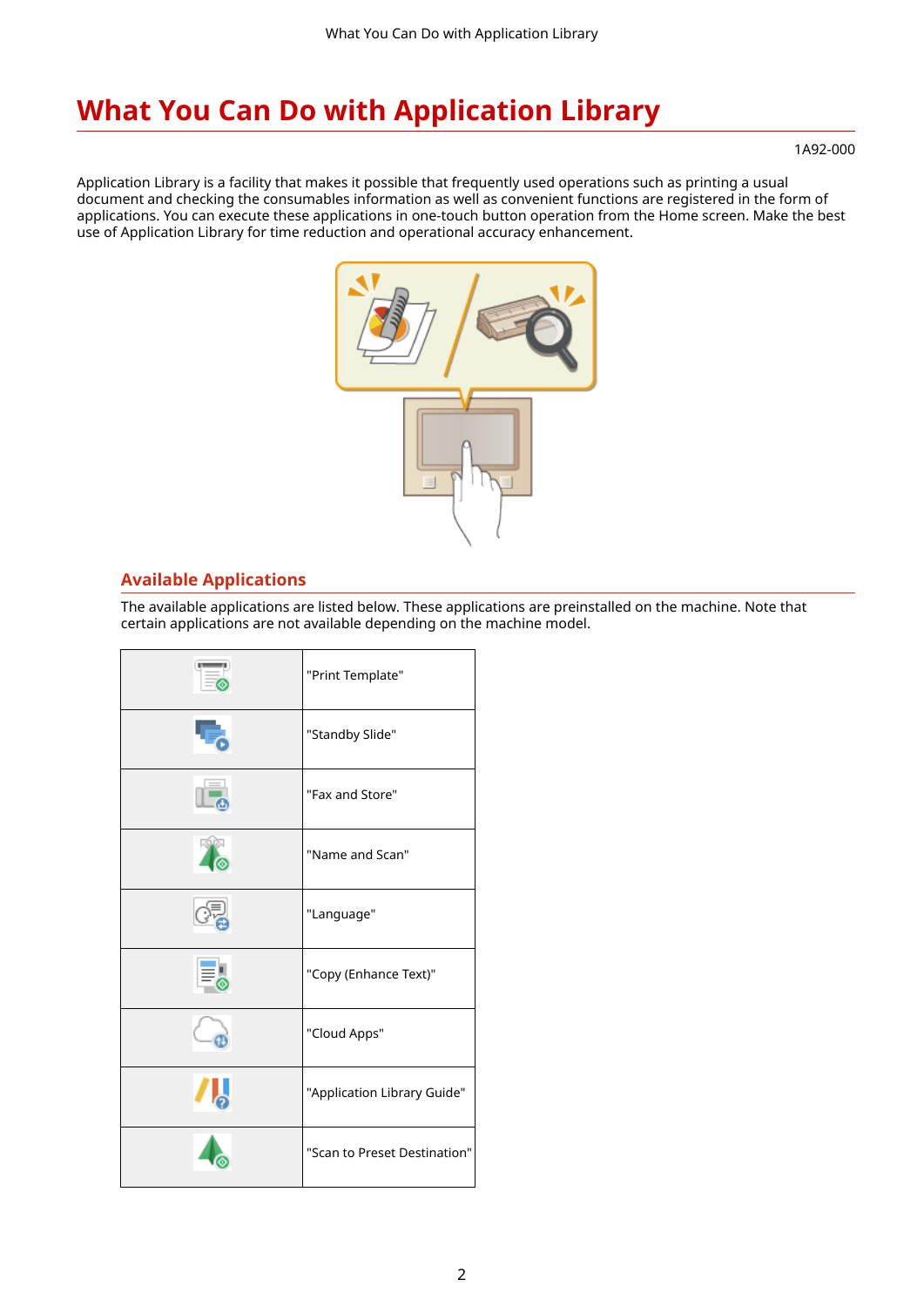| "ID Card Copy (Simple)"   |
|---------------------------|
| "Consumables Information" |
| "Copy (Eco)"              |
| "Copy (BleedReduce)"      |

# **Making Settings for Application Library**

Settings for Application Library need to be made from the Remote UI. Log in to the Remote UI in System Manager mode, and then in the Portal page, click [Application Library].

|                                          | <b>Device Name:</b><br>Product Name (Serial Number):<br>Location: | Login User: 7654321 Log Out |
|------------------------------------------|-------------------------------------------------------------------|-----------------------------|
| <b>Remote UI: Portal</b>                 | Linguage grobb                                                    | D 23 Meil to System Manager |
|                                          | Lest Updated(9/06 2019 03:49:48 PM ++                             | (D) Status Monitor/Cancel   |
| <b>Device Basic Information</b>          |                                                                   |                             |
| <b>Device Status</b>                     |                                                                   |                             |
| Printer: C Ready to print.               |                                                                   | (K) Settings/Registration   |
| Scanner: @ Ready to scan.                |                                                                   |                             |
| Patt<br>Pready to send or receive fares. |                                                                   | Address Book                |
| <b>Error Information</b>                 |                                                                   |                             |
| No empre.                                |                                                                   | Application Library         |
| Concumables Information                  |                                                                   |                             |
| Check Consumables Details                |                                                                   |                             |

# **NOTE**

● Initial settings need to be made depending on the application. When a prompt image appears on the operation panel, make settings from the Remote UI. On how to operate the Remote UI, see the User's Guide for the machine model you are using.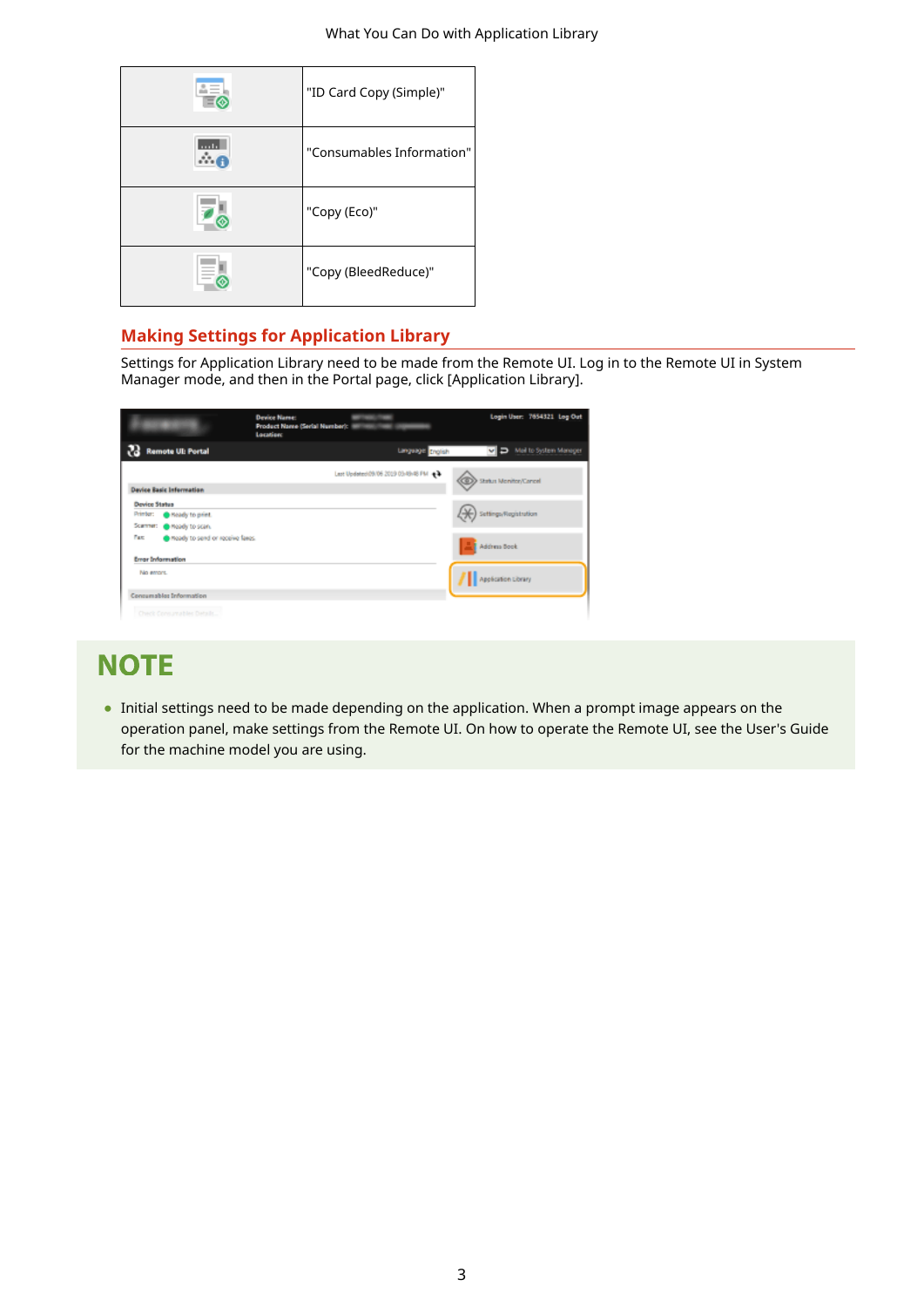# **Managing Applications**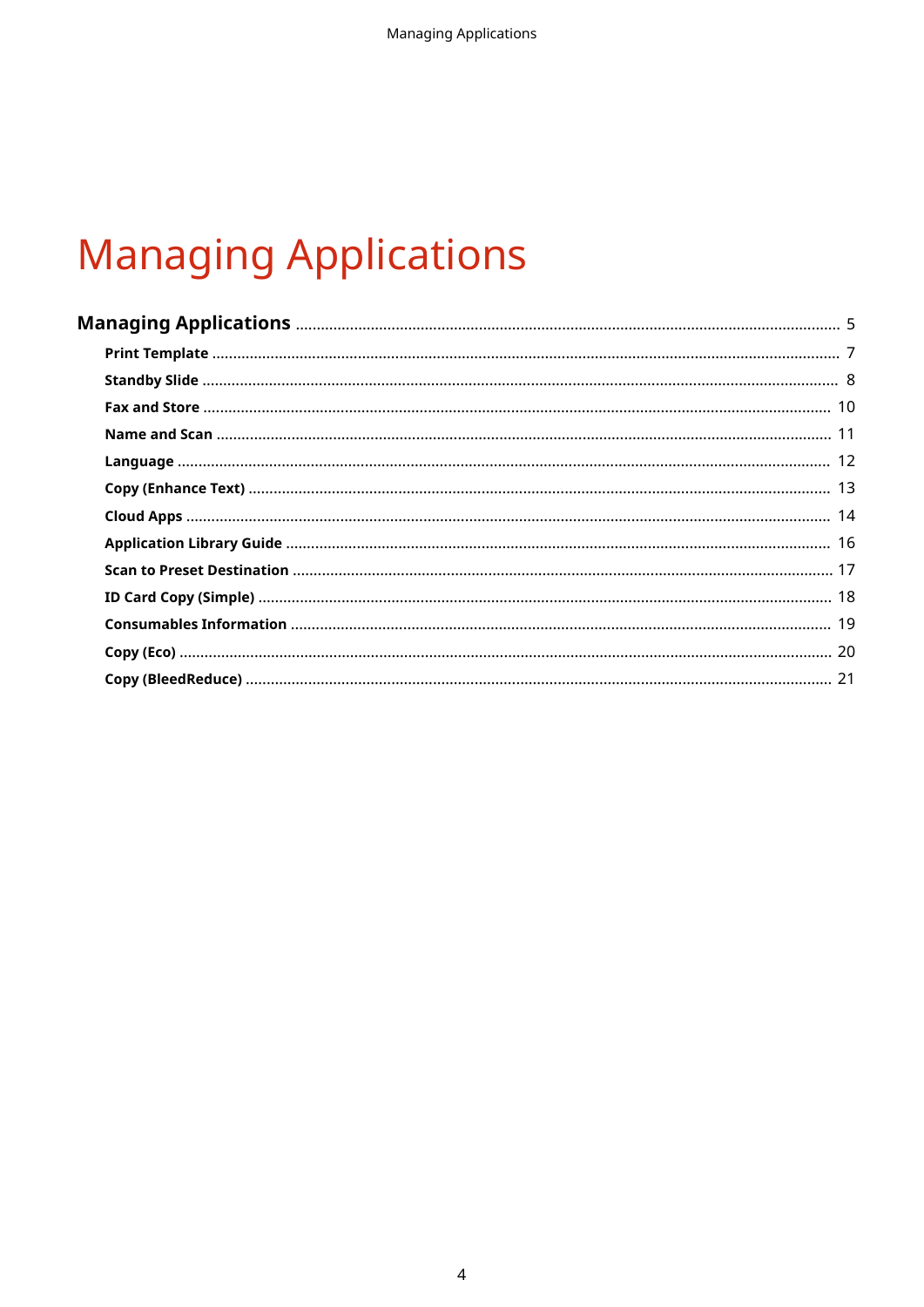1A92-001

# <span id="page-6-0"></span>**Managing Applications**

Use the Remote UI to perform application management.

**1 Start the Remote UI and log in to System Manager Mode.**

**2 Click [Application Library] on the Portal page.**

|                                                   | <b>Device Name:</b><br><b>Product Name (Serial Number):</b><br>Location: |                                        | Login User: 7654321 Log Out            |
|---------------------------------------------------|--------------------------------------------------------------------------|----------------------------------------|----------------------------------------|
| <b>Remote UI: Portal</b>                          |                                                                          | Linguage English                       | D Mel to System Manager                |
|                                                   |                                                                          | Lest Updated(9/06 2019 03:49:48 PM + 3 | Status Monitor/Cancel                  |
| <b>Device Basic Information</b>                   |                                                                          |                                        |                                        |
| Device Status                                     |                                                                          |                                        |                                        |
| Printer: C Ready to print.                        |                                                                          |                                        | $(\frac{11}{2})$ Settings/Registration |
| Scanner: @ Ready to scan.                         |                                                                          |                                        |                                        |
| Part.<br><b>O</b> Ready to send or receive fancs. |                                                                          |                                        | Address Book                           |
| <b>Error Information</b>                          |                                                                          |                                        |                                        |
| No empre.                                         |                                                                          |                                        | Application Library                    |
| Concumpbies Information                           |                                                                          |                                        |                                        |

**■ [Application Management] page appears. OFunctions of [Application Management] Page(P. 5)** 

# Functions of [Application Management] Page

The [Application Management] page allows you to enable or disable each application and change the settings of each application.

| Application Management                 | <b>Application Management</b>                                                                                                                           |         |                   |                  | Lest Updated/02/02 2021 02:51:17 AM ++ |
|----------------------------------------|---------------------------------------------------------------------------------------------------------------------------------------------------------|---------|-------------------|------------------|----------------------------------------|
| Home Screen Button Display<br>Settings | When enabling an application, its button will not be cluplayed on the Home screen if there is no space assilable for regist<br>Storage Space Available: | 429 MB  |                   |                  |                                        |
|                                        | <b>Anglication Name</b>                                                                                                                                 | Version | <b>Total Size</b> | Stature.         | Cinesting                              |
|                                        | Print Template                                                                                                                                          | 0405    | G69 MG            | Enabled Disable  | Initialize                             |
|                                        | ٩<br>Standby Slide                                                                                                                                      | 0205    | 12.0 MB           | insblad Disable  | Initialize                             |
|                                        | 'U<br>Application Library Guide                                                                                                                         | 0405    | 12.0 MS           | Insbled pisable  | mitialize                              |
|                                        | 鵖<br>Fax and Store                                                                                                                                      | 0104    | 6.43 MB           | triabled Disable | Initialize                             |
|                                        | B<br>Copy (Enhance Text)                                                                                                                                | 0385    | 6.50 MG           | Enabled Disable  | Initialize                             |
|                                        | Ó.<br>Language                                                                                                                                          | 0102    | 1.91 MB           | Enabled Disable  | Initialize                             |
|                                        | Â,<br>Name and Scan                                                                                                                                     | 0203    | 6.65 MB           | insblad Disable  | Initialize                             |
|                                        | Cloud Apps<br>- 6                                                                                                                                       | 0100    | 12.9 MS           | Insbled pisable  | <b>Initialize</b>                      |
|                                        | Scan to Preset Destination                                                                                                                              | 0100    |                   | triabled Disable | Initialize                             |
|                                        | 퓳<br>D Card Copy (Single)                                                                                                                               | 0100    |                   | Enabled Disable  | Initialize                             |
|                                        | 昜<br>Consumables information                                                                                                                            | 0100    |                   | Enabled Disable  |                                        |
|                                        | 5<br>Copy (lice)                                                                                                                                        | 0100    | ×                 | insblad Disable  | Initialize                             |
|                                        | Copy (BleedWeduce)                                                                                                                                      | 0100    |                   | Insbled Disable  | misalize                               |

# **[Application Name]**

Displays a list of applications installed on the machine. When you click the link of an application in the [Application Name] list, the settings page for that application appears.

5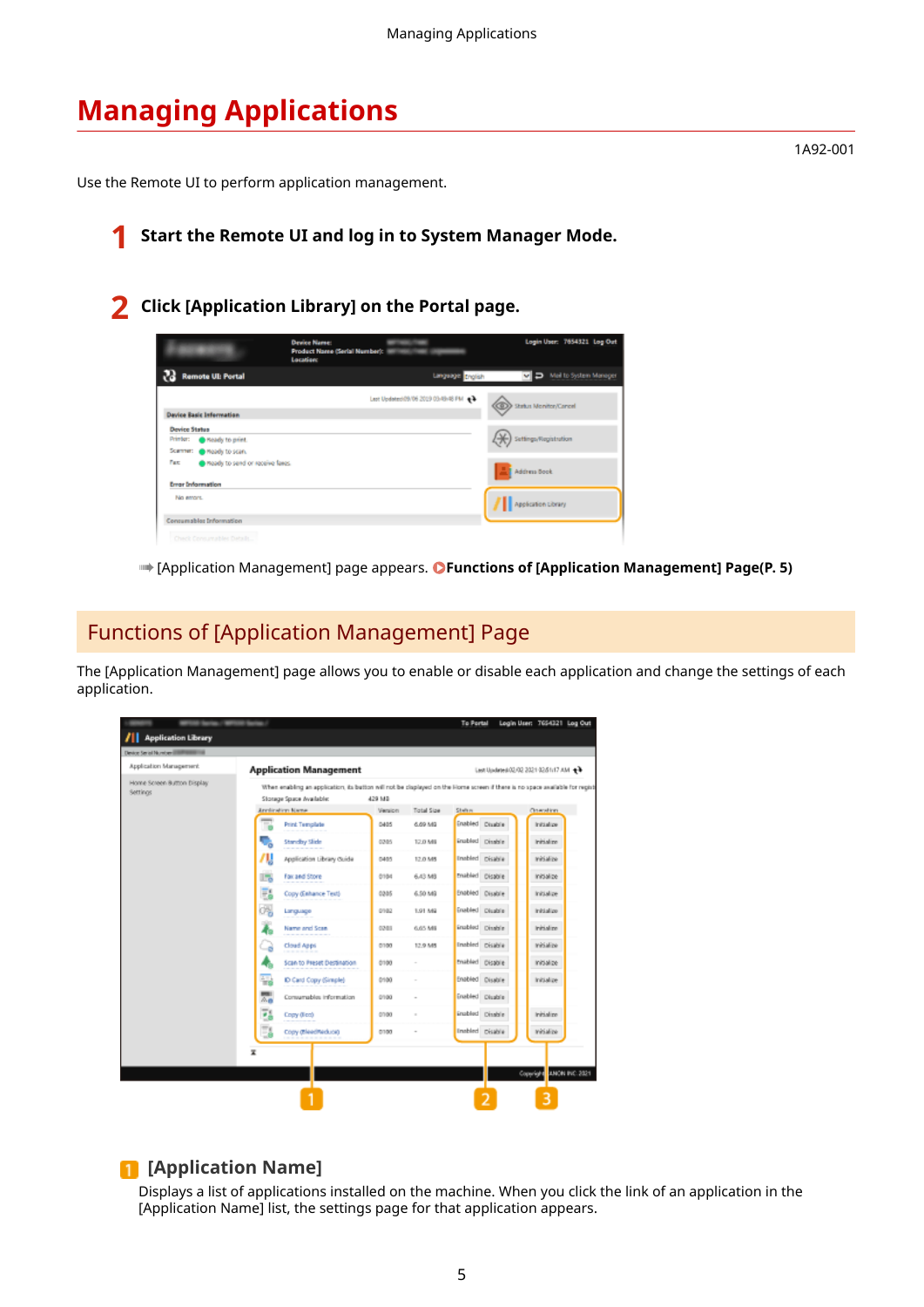**Print Template(P. 7) OStandby Slide(P. 8) OFax and Store(P. 10) O**Name and Scan(P. 11) **[Language\(P. 12\)](#page-13-0)  [Copy \(Enhance Text\)\(P. 13\)](#page-14-0)  [Cloud Apps\(P. 14\)](#page-15-0)  [Application Library Guide\(P. 16\)](#page-17-0)  OScan to Preset Destination(P. 17) DID Card Copy (Simple)(P. 18) [Consumables Information\(P. 19\)](#page-20-0)  [Copy \(Eco\)\(P. 20\)](#page-21-0)  [Copy \(BleedReduce\)\(P. 21\)](#page-22-0)** 

# **[Status]**

Enables or disables each application. Disabling an application hides the corresponding button on the Home screen.

# **[Operation]**

Clicking [Initialize] returns the settings of the application to the factory defaults.

# **NOTE**

- For some applications, the settings page may not be displayed depending on the browser you are using. If so, configure the settings in either of the following environment.
	- Internet Explorer: Ver. 10.0 or later
	- Safari: Ver. 6.0 or later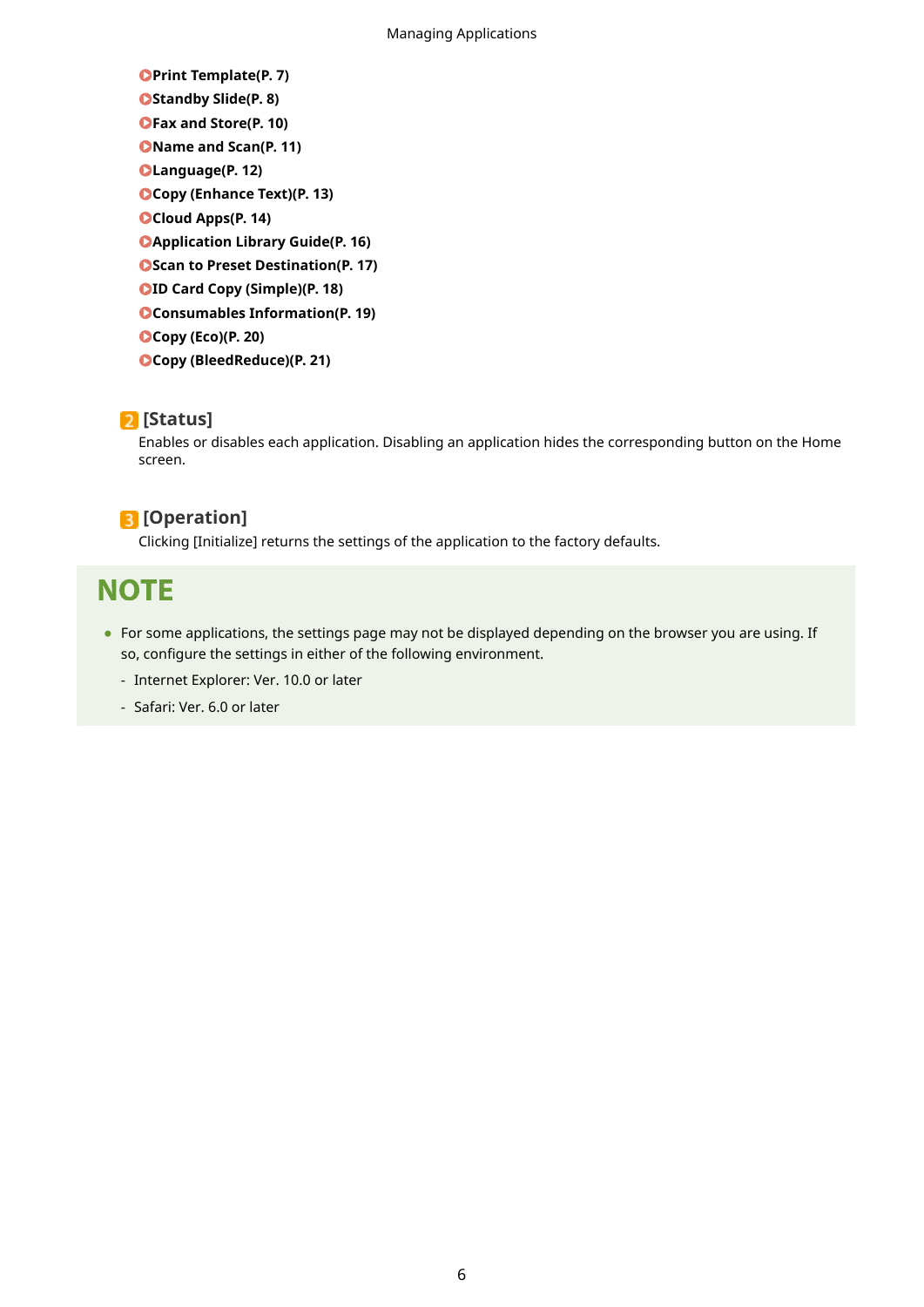# <span id="page-8-0"></span>**Print Template**

#### 1A92-002

You can quickly print an image or document that has been registered beforehand. Registering the template of a frequently used document, for example, allows you to print it quickly and easily whenever needed.

|                                        |                                                  |                |           | <b>To Portal</b> | Login User: 7654321 Log Out |                           |  |
|----------------------------------------|--------------------------------------------------|----------------|-----------|------------------|-----------------------------|---------------------------|--|
| <b>Application Library</b>             |                                                  |                |           |                  |                             |                           |  |
| Derice Serial Number 2QN 00004         |                                                  |                |           |                  |                             |                           |  |
| Application Management                 | <b>Print Template</b>                            |                |           |                  |                             |                           |  |
| Home Screen Button Display<br>Settings | <b>Tay Print Template</b>                        |                |           |                  |                             |                           |  |
|                                        | <b>Application Information</b>                   |                |           |                  |                             |                           |  |
|                                        | <b>Versions</b>                                  | 0204           |           |                  |                             |                           |  |
|                                        | Total Size:                                      |                | 7.66 MB   |                  |                             |                           |  |
|                                        | <b>Manage Registration Information</b>           |                |           |                  |                             |                           |  |
|                                        | <b>Registered Buttons</b><br>Register New Button |                |           |                  |                             |                           |  |
|                                        | <b>Button Name</b>                               | 526            | Status    |                  |                             |                           |  |
|                                        | 111                                              | <b>DISEASE</b> | Displayed | Hide             | Delete:                     |                           |  |
|                                        | 222                                              | 0.989648       | Displayed | Hide             | pelete                      |                           |  |
|                                        | z<br>2                                           |                |           | 3                |                             | Copyright CANON INC. 2018 |  |

# **[Register New Button]**

Opens the [Register New Button] page. In this page, you can set the paper size, the number of copies to print, and the button name to be displayed on the Home screen, etc.

# **[Button Name]**

Displays a list of registered buttons. Clicking the link of a button name in the [Button Name] list opens the [Button Details] page, which allows you to change or duplicate the settings of the corresponding button.

# **[Status]**

Displays or hide the button on the Home screen. If you want to delete the button, first hide it and then click [Delete].

# **NOTE**

#### **Files to print**

- The file formats that can be registered are only JPEG and PDF.
- The maximum total size of files that can be registered is 48 MB.

#### If you select [Custom] when configuring button settings

- Depending on your machine model, you cannot perform size registration in the [Register New Button] page or [Edit Button] page. If so, use the operation panel to register the desired custom size as <S1> in advance.
- If you specify [Use Custom Size Registered in Device], use the operation panel to register the desired custom size (<S1> to <S3>) in advance.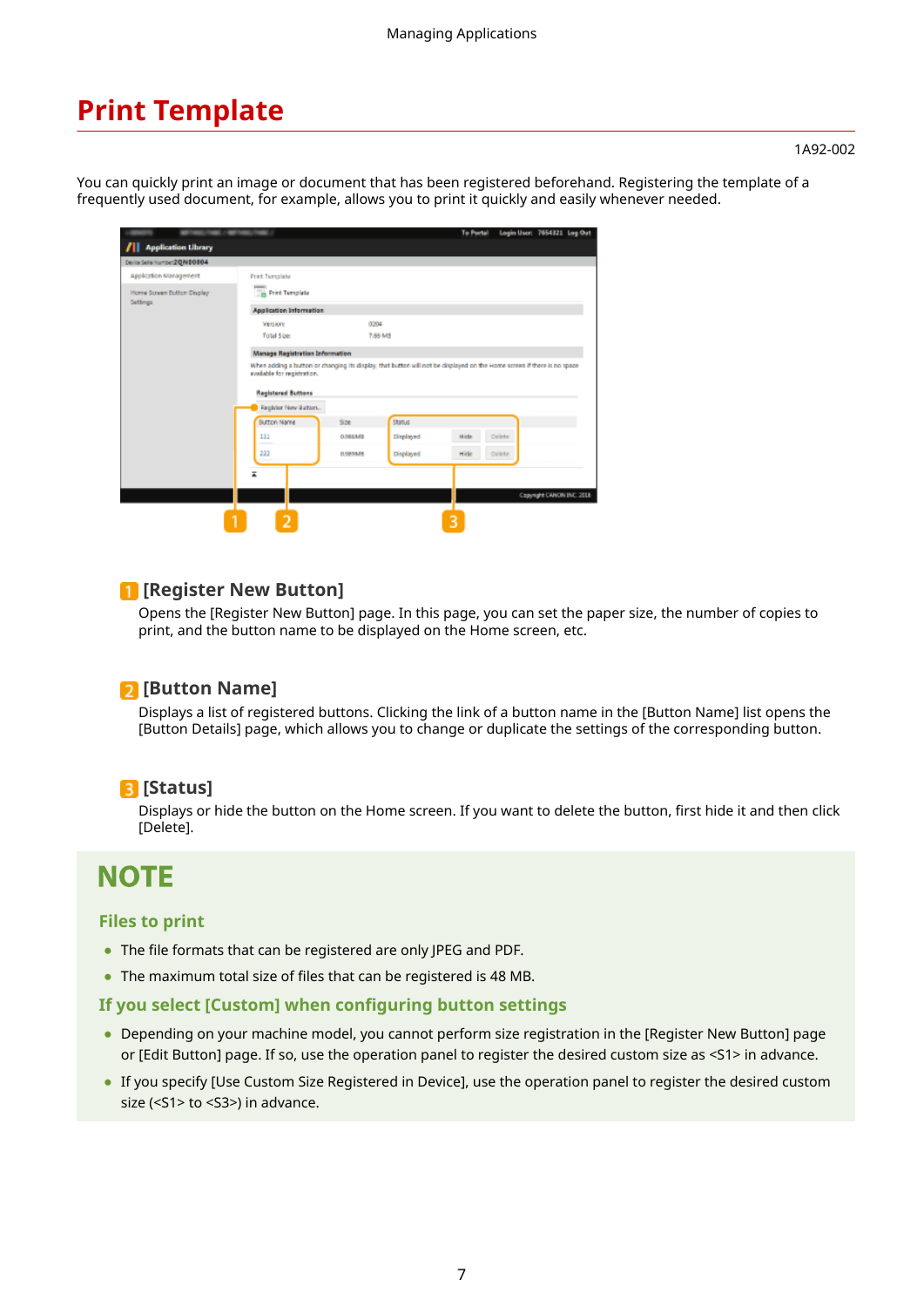# <span id="page-9-0"></span>**Standby Slide**

#### 1A92-003

You can register any desired image or text in the form of a slide and display it on the operation panel like a screen saver.

| Derice Serial Number 2Q/M00004 |                                |              |                 |             |                        |  |
|--------------------------------|--------------------------------|--------------|-----------------|-------------|------------------------|--|
| Application Management         | Standby Slide                  |              |                 |             |                        |  |
| Home Streen Button Display     | Standby Slide                  |              |                 |             |                        |  |
| Settings                       | <b>Application Information</b> |              |                 |             |                        |  |
|                                | <b>Venion</b>                  |              | 0204            |             |                        |  |
|                                | Total Size:                    |              | 141 MB          |             |                        |  |
|                                | <b>Basic Settings</b>          |              |                 |             |                        |  |
|                                |                                |              |                 |             | Edit.                  |  |
|                                | <b>Button Name</b>             |              | Standby Skde    |             |                        |  |
|                                | Auto Start Slide:              |              | Off             |             |                        |  |
|                                | Display Time per Slide:        |              | 10 sec.         |             |                        |  |
|                                | <b>Manage Slides</b>           |              |                 |             |                        |  |
|                                |                                |              |                 |             | Edit Display Order.    |  |
|                                | <b>Registered Slides</b>       |              |                 |             |                        |  |
|                                | Register New Slide             |              |                 |             |                        |  |
|                                | Display Order                  | Background   | Text to Display | <b>Side</b> |                        |  |
|                                | ä.                             | <b>MAjos</b> |                 | 1,106/62    | Delete                 |  |
|                                | 2                              | Black        | 1234            | OMB         | Delete                 |  |
|                                | ×                              |              |                 |             |                        |  |
|                                |                                |              |                 |             |                        |  |
|                                |                                |              |                 |             | Copy MACANON INC. 2008 |  |

### **[Edit]**

Opens the [Edit Basic Settings] page. In this page, you can change the button name, make a setting so that the Home screen display automatically switches to a slide display, and set the display time of each slide.

# **[Edit Display Order]**

Opens the [Edit Display Order] page. In this page, you can select the check box of the slide whose display order you want to change and then adjust the display order.

### **[Register New Slide]**

Opens the [Register New Slide] page. In this page, you can set any desired background image or color, and set characters to show on the slide.

# **[Background]**

Displays the name of the color or image file specified to be used as slide background. Clicking the link of a file name in the [Background] list opens the [Slide Details] page, which allows you to change or duplicate the settings of the corresponding slide.

# **[Delete]**

Deletes each registered slide.

# **NOTE**

- Up to 20 slides can be registered.
- The file formats that can be registered are only JPEG and PNG.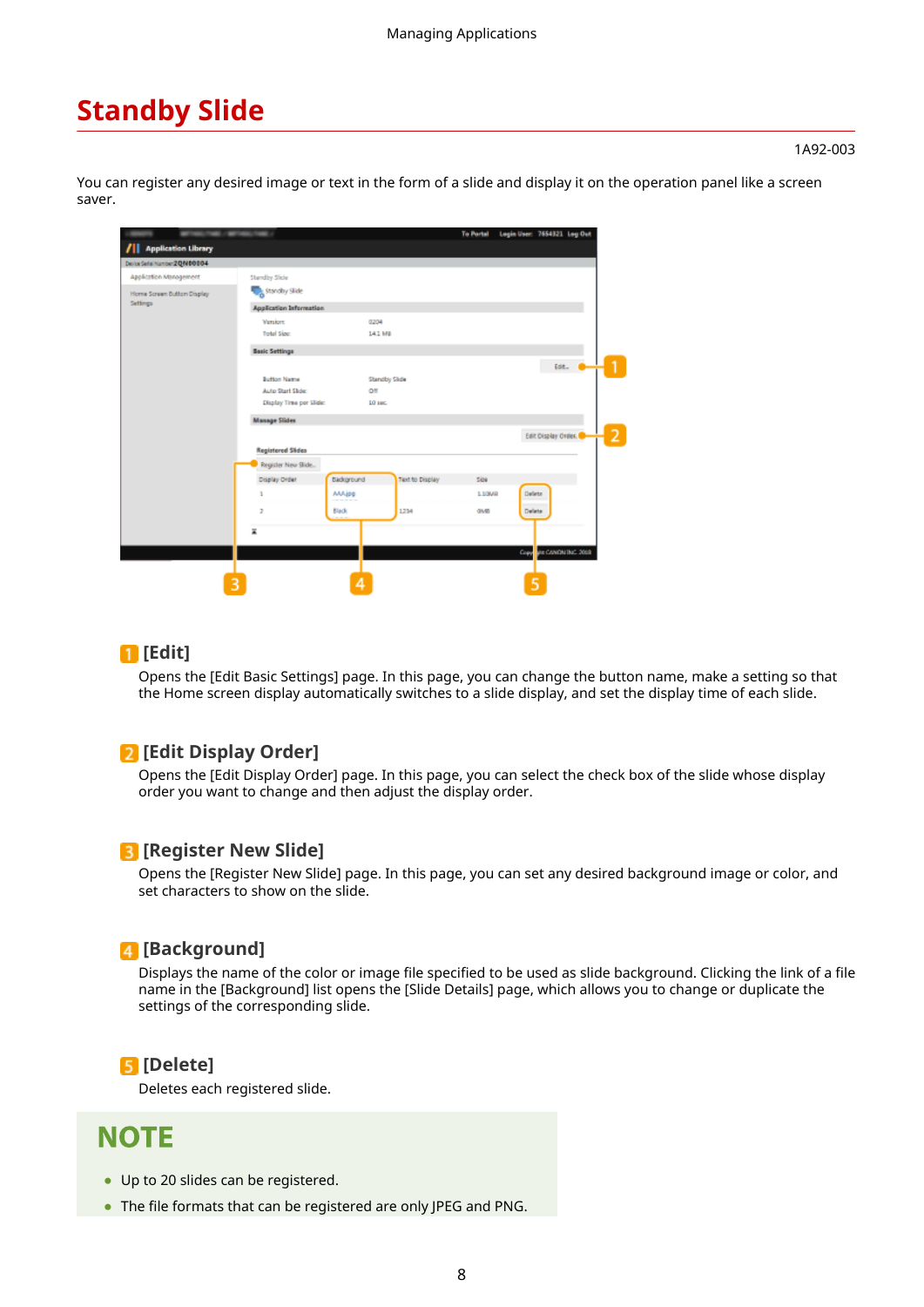# Managing Applications

• The maximum total size of files that can be registered is 48 MB.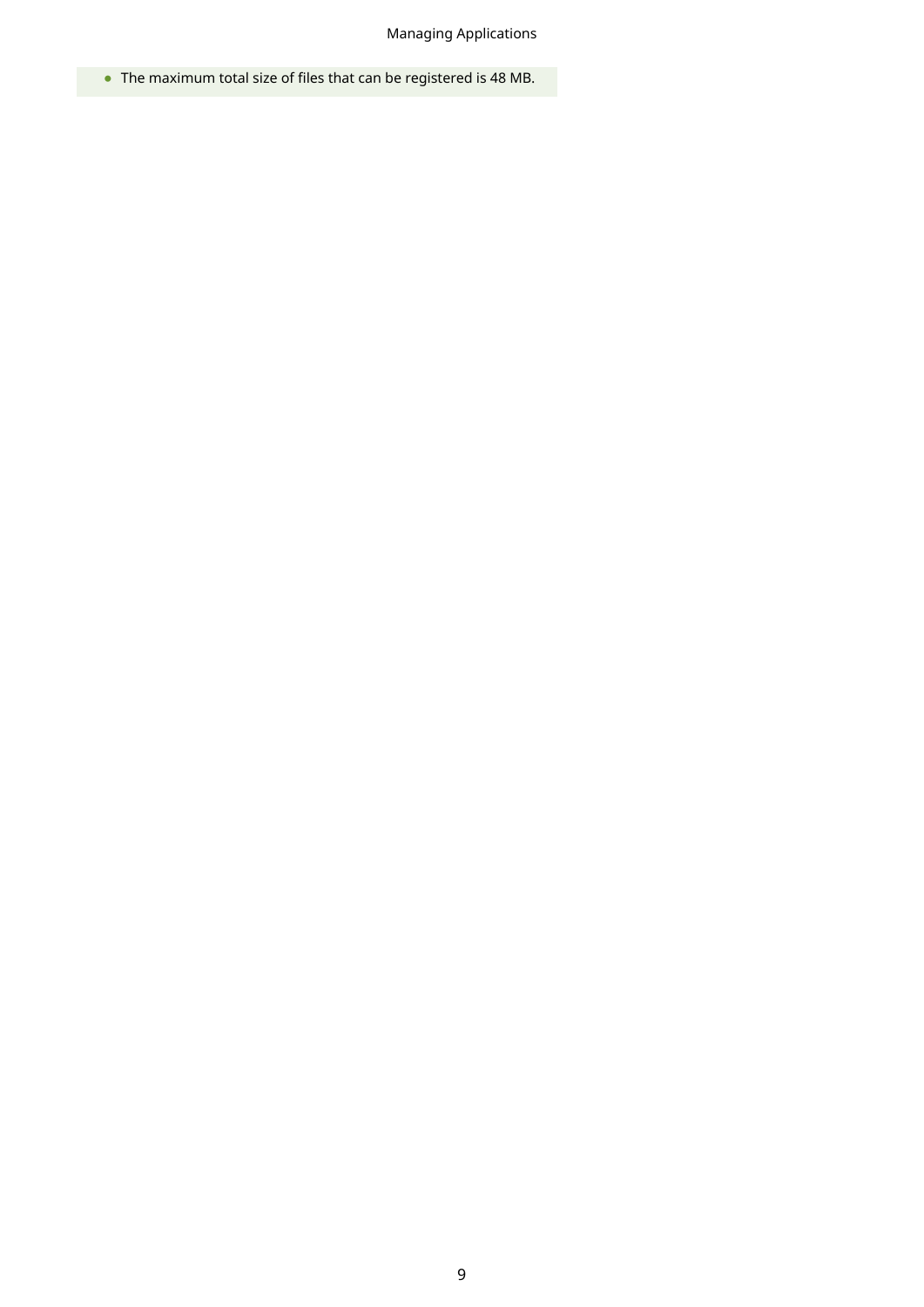# <span id="page-11-0"></span>**Fax and Store**

#### 1A92-00E

You can send faxes in just a few steps. Faxes you send can also be sent/stored to preset destinations, which is useful when you want to keep a PDF copy.

# **NOTE**

● This application is only available with machine models provided with fax function.

| <b>Application Library</b><br>Derice Serial Number 2QN 00004 |                                        |               |                 |  |
|--------------------------------------------------------------|----------------------------------------|---------------|-----------------|--|
| Application Management                                       | Fax and Store                          |               |                 |  |
| Home Screen Button Display<br>Settings                       | 1% Fax and Store                       |               |                 |  |
|                                                              | <b>Application Information</b>         |               |                 |  |
|                                                              | Versions                               | 0100          |                 |  |
|                                                              | <b>Total Size:</b>                     | 6.07 MB       |                 |  |
|                                                              | <b>Manage Registration Information</b> |               |                 |  |
|                                                              | <b>Registered Buttons</b>              |               |                 |  |
|                                                              | Register New Button                    |               |                 |  |
|                                                              | Button Name                            | <b>Status</b> |                 |  |
|                                                              | 1234                                   | Displayed     | Deleter<br>Hide |  |
|                                                              | 5678                                   | Displayed     | Hide<br>palate  |  |

### **[Register New Button]**

Opens the [Register New Button] page. In this page, you can set the destination, archiving destination, and button name to be displayed on the Home screen.

# **D** [Button Name]

Displays a list of registered buttons. Clicking the link of a button name in the [Button Name] list opens the [Button Details] page, which allows you to change or duplicate the settings of the corresponding button.

# **[Status]**

Displays or hide the button on the Home screen. If you want to delete the button, first hide it and then click [Delete].

# **NOTE**

- If you change, on the Address Book, the information of a destination that is used as a setting in [Destination] or [Archiving Destination], the corresponding setting content in [Destination] or [Archiving Destination] will change accordingly.
- If you delete, on the Address Book, the information of a destination that is used as a setting in [Destination] or [Archiving Destination], the corresponding setting content in [Destination] or [Archiving Destination] will also be deleted.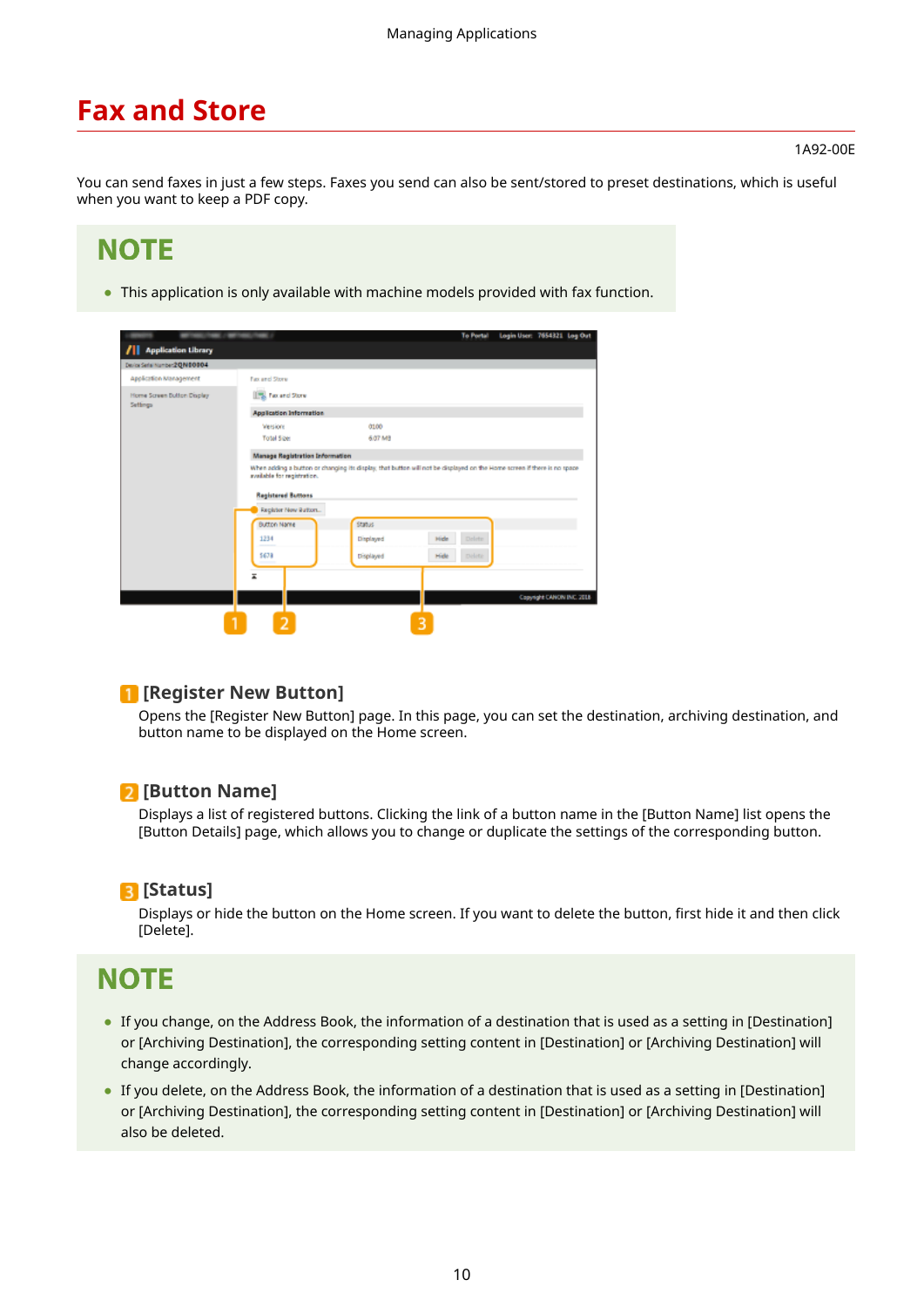# <span id="page-12-0"></span>**Name and Scan**

1A92-00F

A scanned document can be saved as a file whose name can be created using an arbitrary text or the scan date information. Also, if you configure so that execution of scanning requires entry of an ID, the scanned document can be saved to the corresponding folder.

# **NOTE**

● This application is only available with machine models provided with scan function.

|                                        |                                                  |               | <b>To Portal</b>      | Login User: 7654321 Log Out |                           |  |
|----------------------------------------|--------------------------------------------------|---------------|-----------------------|-----------------------------|---------------------------|--|
| <b>Application Library</b>             |                                                  |               |                       |                             |                           |  |
| Derice Serial Namber 2QN 00004         |                                                  |               |                       |                             |                           |  |
| Application Management                 | Name and Scan-                                   |               |                       |                             |                           |  |
| Home Screen Button Display<br>Settings | <b>As Name and Scan</b>                          |               |                       |                             |                           |  |
|                                        | <b>Application Information</b>                   |               |                       |                             |                           |  |
|                                        | Versions                                         | 0100          |                       |                             |                           |  |
|                                        | <b>Total Size:</b>                               | 6.27 MB       |                       |                             |                           |  |
|                                        | <b>Manage Registration Information</b>           |               |                       |                             |                           |  |
|                                        |                                                  |               |                       |                             |                           |  |
|                                        | <b>Registered Buttons</b><br>Register New Button |               |                       |                             |                           |  |
|                                        | <b>Button Name</b>                               | <b>Status</b> |                       |                             |                           |  |
|                                        | 001                                              | Displayed     | Hide<br>Delete        |                             |                           |  |
|                                        | 003                                              | Displayed     | <b>Delete</b><br>Hide |                             |                           |  |
|                                        | z                                                |               |                       |                             |                           |  |
|                                        |                                                  |               |                       |                             |                           |  |
|                                        |                                                  |               |                       |                             | Copyright CANON INC. 2018 |  |
|                                        | ٠                                                |               | 3                     |                             |                           |  |

# **[Register New Button]**

Opens the [Register New Button] page. In this page, you can set the destination, file name, and button name to be displayed on the Home screen.

# **[Button Name]**

Displays a list of registered buttons. Clicking the link of a button name in the [Button Name] list opens the [Button Details] page, which allows you to change or duplicate the settings of the corresponding button.

# **[Status]**

Displays or hide the button on the Home screen. If you want to delete the button, first hide it and then click [Delete].

# **NOTE**

- If you change, on the Address Book, the information of a destination that is used as a setting in [Destination], the corresponding setting content in [Destination] will change accordingly.
- If you delete, on the Address Book, the information of a destination that is used as a setting in [Destination], the corresponding setting content in [Destination] will also be deleted.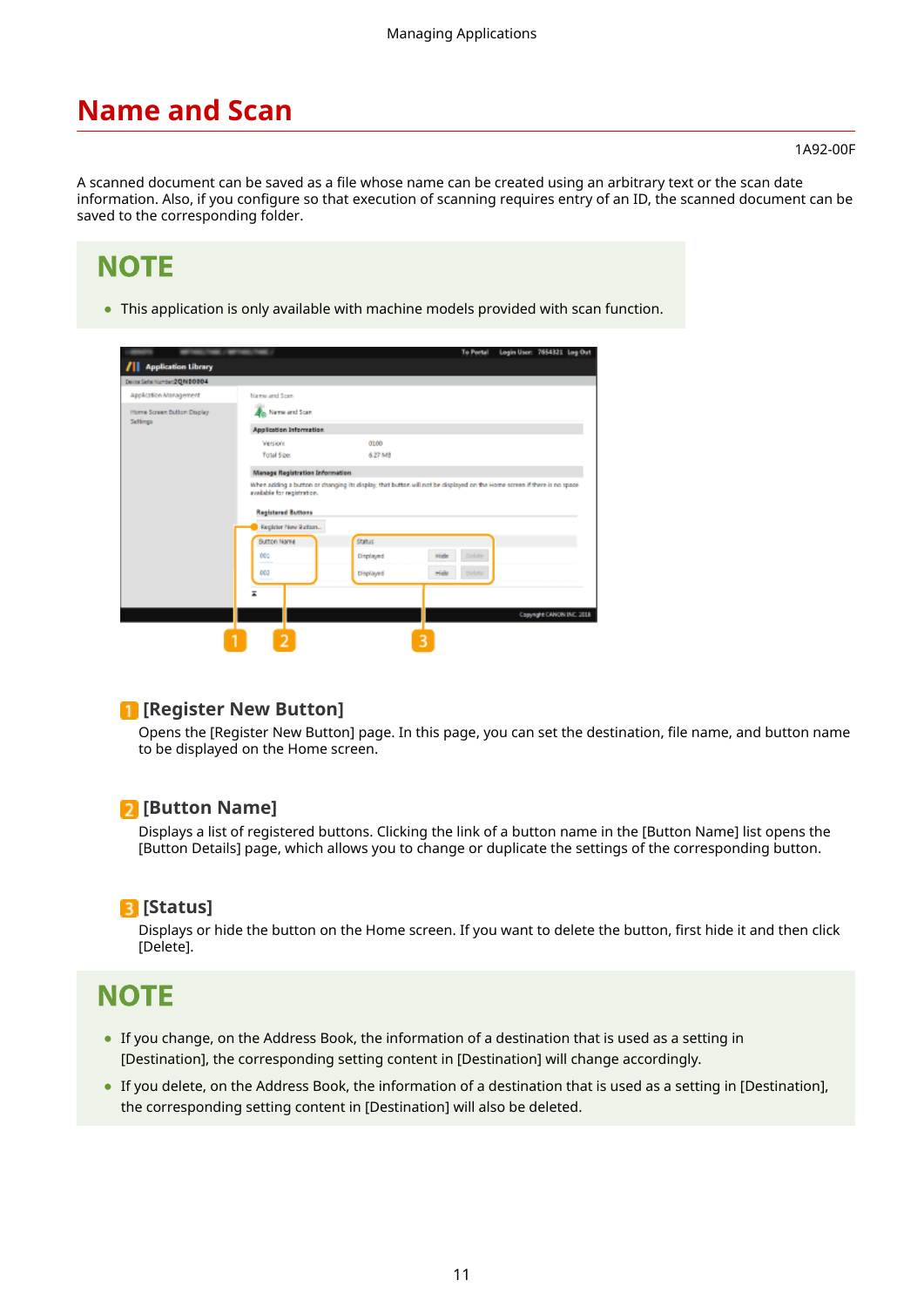# <span id="page-13-0"></span>**Language**

#### 1A92-00H

You can switch display languages in a one-touch operation. Up to five display languages can be registered. Each time you execute this application, the display languages are switched in the registered order.

|                                   | <b>UNITED STATES FROM A</b>    |                  | <b>To Portal</b> | Login User: 7654321 Log Out |  |
|-----------------------------------|--------------------------------|------------------|------------------|-----------------------------|--|
| <b>Application Library</b>        |                                |                  |                  |                             |  |
| Derice Serial Number 2 Q N 00004  |                                |                  |                  |                             |  |
| Application Management            | Lenguage                       |                  |                  |                             |  |
| <b>Home Screen Button Display</b> | <b>B</b> Lenguage              |                  |                  |                             |  |
| Settings                          | <b>Application Information</b> |                  |                  |                             |  |
|                                   | <b>Wersions</b>                | (100)            |                  |                             |  |
|                                   | <b>Total Size:</b>             | 1.90 MS          |                  |                             |  |
|                                   | <b>Basic Settings</b>          |                  |                  |                             |  |
|                                   |                                |                  |                  | sex. 6                      |  |
|                                   | Language 1:                    | Inglish          |                  |                             |  |
|                                   | Language 2:                    | <b>Imparenzo</b> |                  |                             |  |
|                                   | z                              |                  |                  |                             |  |
|                                   |                                |                  |                  | Copyright CANCIN INC. 2018  |  |
|                                   |                                |                  |                  |                             |  |

# **[Edit]**

Opens the [Edit Basic Settings] page. In this page, you can set display languages.

# **2** Language

Displays a list of set languages.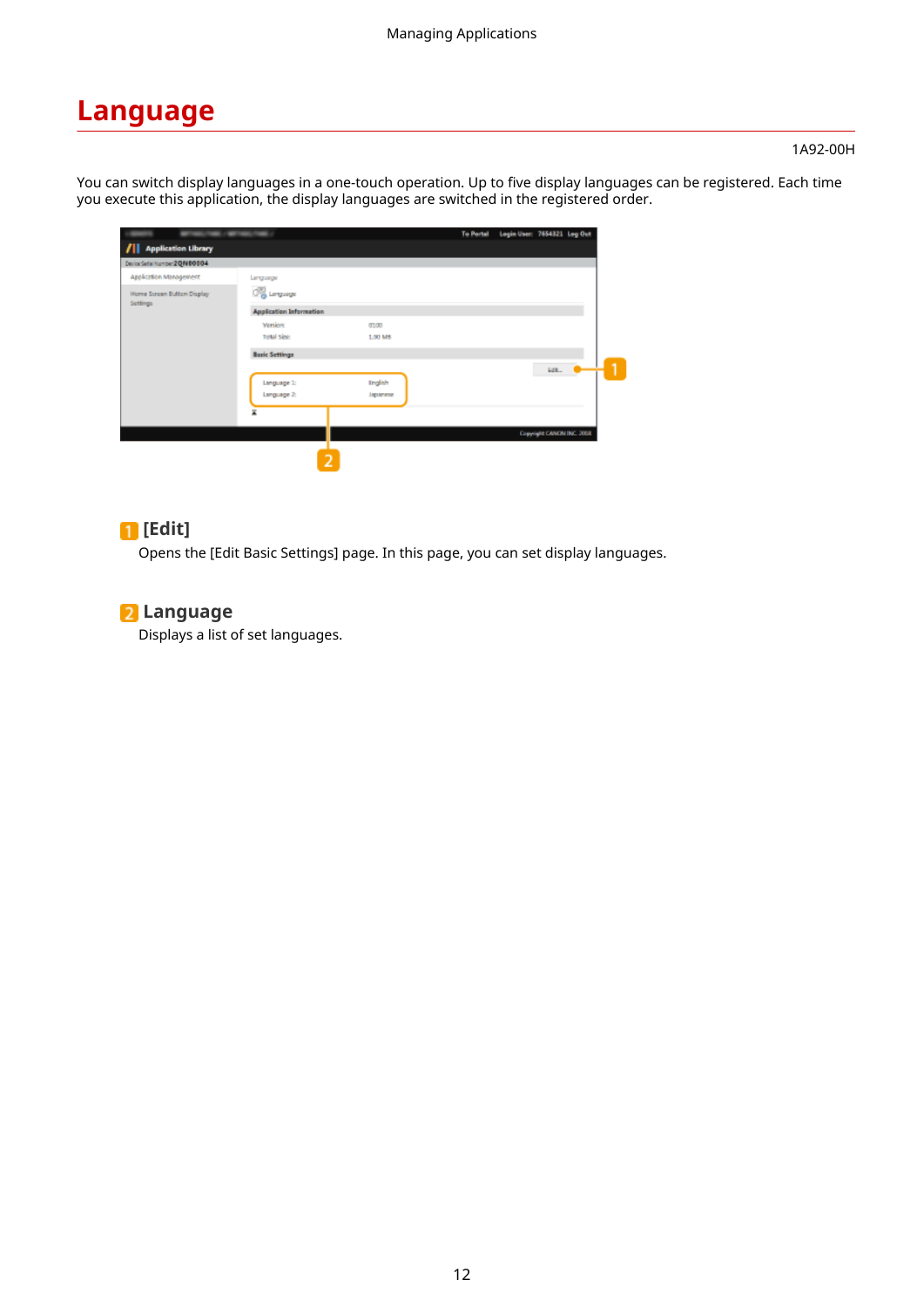# <span id="page-14-0"></span>**Copy (Enhance Text)**

1A92-00J

You can increase print density when copying originals with fine text such as receipts.

# **NOTE**

● This application is only available with machine models provided with copy function.

| Derice Serial Number 2QN 00004         |                                                  |               |                                                                                                                         |  |
|----------------------------------------|--------------------------------------------------|---------------|-------------------------------------------------------------------------------------------------------------------------|--|
| Application Management                 | Copy (Enhance Text)                              |               |                                                                                                                         |  |
| Home Screen Button Display<br>Settings | Copy (Enhance Text)                              |               |                                                                                                                         |  |
|                                        | <b>Application Information</b>                   |               |                                                                                                                         |  |
|                                        | Versions                                         | 0100          |                                                                                                                         |  |
|                                        | Total Size:                                      | 6.45 MB       |                                                                                                                         |  |
|                                        | <b>Manage Registration Information</b>           |               |                                                                                                                         |  |
|                                        | mailable for registration.                       |               | When adding a button or changing its display, that button will not be displayed on the Home screen if there is no space |  |
|                                        | <b>Registered Buttons</b><br>Register New Button |               |                                                                                                                         |  |
|                                        | Button Name                                      | <b>Status</b> |                                                                                                                         |  |
|                                        | $+1$<br>$\sim$                                   | Displayed     | Delete:<br>Hide                                                                                                         |  |
|                                        | $+2$                                             | Displayed     | Hide<br><b>Delete</b>                                                                                                   |  |
|                                        | z                                                |               |                                                                                                                         |  |

### **[Register New Button]**

Opens the [Register New Button] page. In this page, you can adjust density and color balance, and button name to be displayed on the Home screen.

# **[Button Name]**

Displays a list of registered buttons. Clicking the link of a button name in the [Button Name] list opens the [Button Details] page, which allows you to change or duplicate the settings of the corresponding button.

### **[Status]**

Displays or hide the button on the Home screen. If you want to delete the button, first hide it and then click [Delete].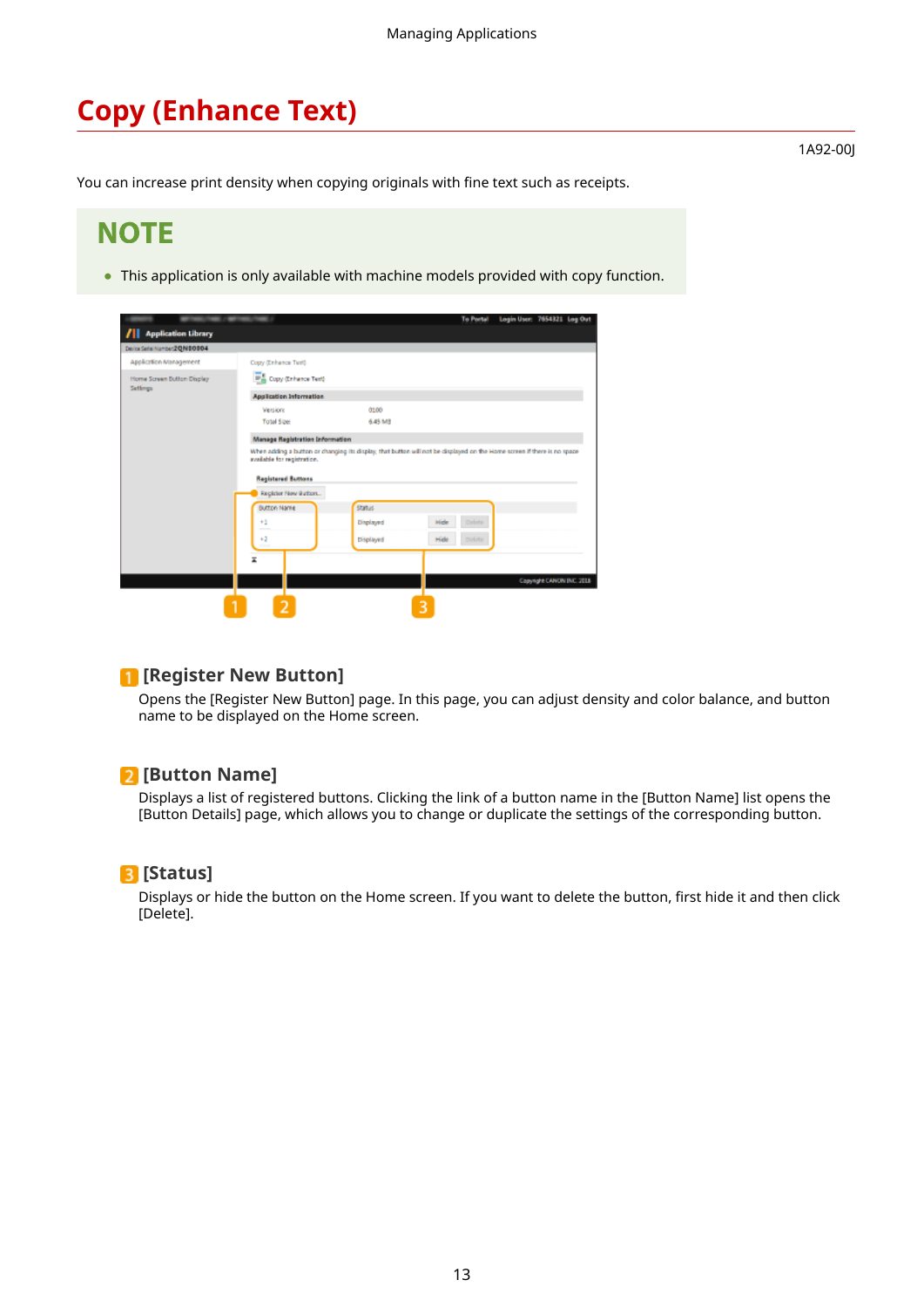# <span id="page-15-0"></span>**Cloud Apps**

#### 1A92-00L

Scanned originals can be sent to a linked cloud service and saved. You can also print files saved to a cloud service.

# **NOTE**

● This application is only available with machine models provided with scan function.

| Desker Serial Number (2001) 1980 1981  |                                              |                     |                            |                        |
|----------------------------------------|----------------------------------------------|---------------------|----------------------------|------------------------|
| Application Management                 | Cloud Apps                                   |                     |                            |                        |
| Home Screen Button Display<br>Settings | Cal Cloud Apps                               |                     |                            |                        |
|                                        | <b>Application Information</b>               |                     |                            |                        |
|                                        | <b>Version:</b>                              | 0100                |                            |                        |
|                                        | Total Size:                                  | 12.9 MB             |                            |                        |
|                                        | Manage Registration Information              |                     |                            |                        |
|                                        | Register New Button<br>Name for Button Group | Scan Button         | <b>Print Rutton</b>        | Operation              |
|                                        |                                              | 002                 | 003                        | Reauthorize<br>Delete- |
|                                        | 001<br>---                                   | Hidden<br>Displayed | <b>Hidden</b><br>Displayed |                        |
|                                        |                                              | 006                 | 007                        |                        |
|                                        | 035<br>---                                   | Hidden<br>Displayed | Hidden<br>Displayed        | Reauthorize<br>Delete- |
|                                        |                                              |                     |                            |                        |
|                                        | x                                            |                     |                            |                        |
|                                        |                                              |                     |                            |                        |

### **[Register New Button]**

Opens the [Register New Button] page. Use this page to configure the settings for the linked cloud service and specify items such as the button names that appear on the Home screen.

# **[Name for Button Group]**

Displays a list of registered buttons. Clicking the link of a button name in the [Name for Button Group] list opens the [Button Details] page, which allows you to change or duplicate the settings of the corresponding button.

# **[3]** [Scan Button]

Shows or hides the buttons used for scanning on the Home screen.

### **[Print Button]**

Shows or hides the buttons used for printing on the Home screen.

### **[Reauthorize]**

Re-authorizes a linked cloud service. Use this option if authorization fails or to register new buttons.

### **[Delete]**

Allows you to delete buttons. Before clicking this option, make sure that the button to be deleted is not hidden.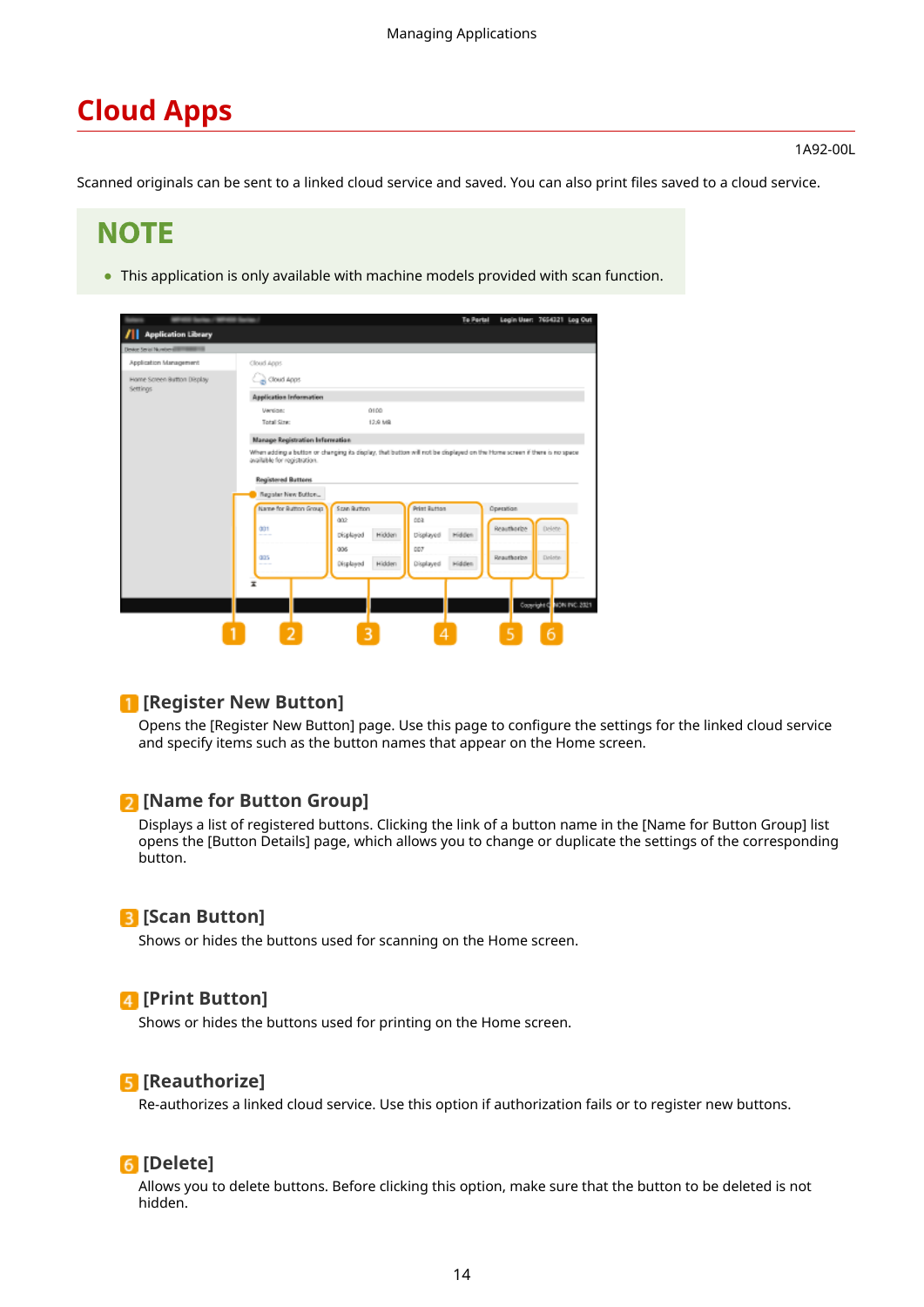# **NOTE**

# **Scanning**

• The maximum file size that can be sent is 30 MB.

# **IMPORTANT**

# **Scanning**

● If it takes 10 minutes or more from the start of scanning to the start of file transmission, transmission fails and an error code appears in the report and on the job history screen. **Troubleshooting(P. 26)** 

# **Printing**

● If the file download takes 10 minutes or more, printing fails and an error code appears in the report and on the job history screen. **OTroubleshooting(P. 26)**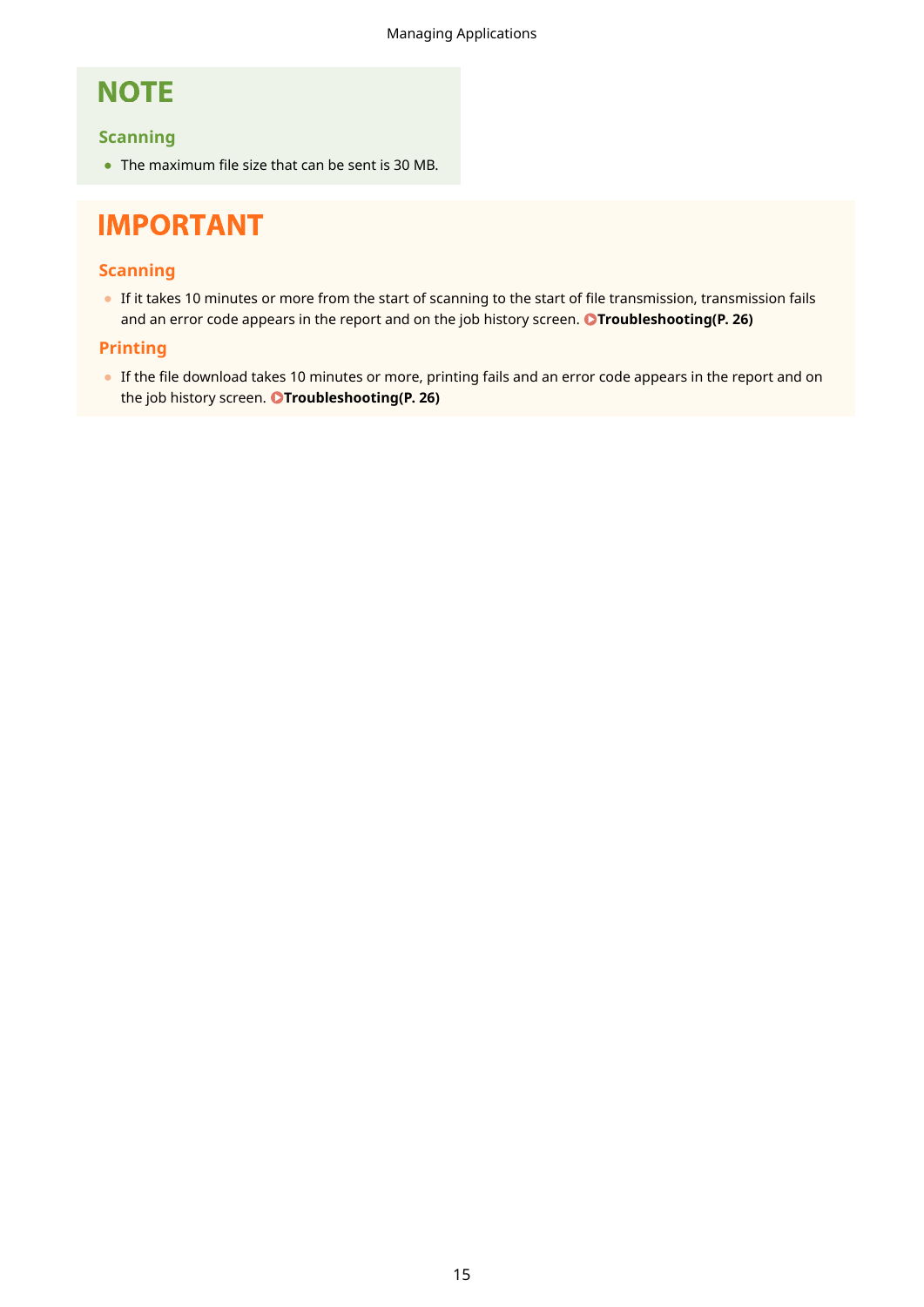# <span id="page-17-0"></span>**Application Library Guide**

1A92-00K

Displays a description of Application Library.

# **NOTE**

● The button name used in Application Library Guide is determined by default and cannot be changed.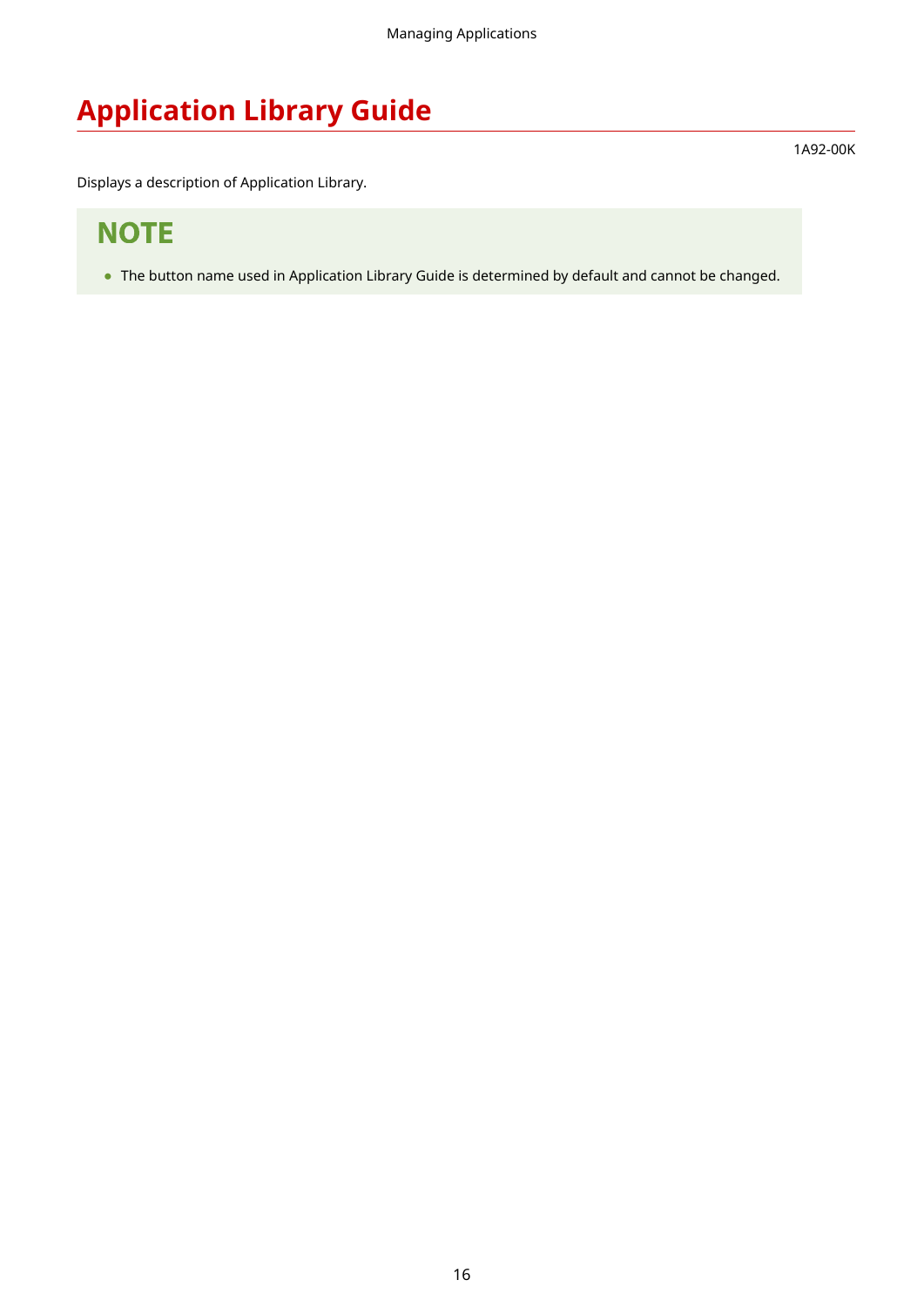# <span id="page-18-0"></span>**Scan to Preset Destination**

#### 1A92-004

You can perform, in one-touch operation, a sequence of operations beginning with scanning of an original and ending with sending/saving of scanned data. This eliminates the labor of making settings each time original scanning becomes necessary. By default, no destinations are registered, so you need to make settings to register necessary destinations before using this application.

# **NOTE**

● This application is only available with machine models provided with scan function.

| Derice Serial Number 2QN 00004         |                                 |               |               |                       |                           |
|----------------------------------------|---------------------------------|---------------|---------------|-----------------------|---------------------------|
| Application Management                 | Scan to Preset Destination      |               |               |                       |                           |
| Home Screen Button Display<br>Settings | 4. Scan to Preset Destination   |               |               |                       |                           |
|                                        | <b>Application Information</b>  |               |               |                       |                           |
|                                        | versions                        | 0100          |               |                       |                           |
|                                        | Manage Registration Information |               |               |                       |                           |
|                                        | <b>Registered Buttons</b>       |               |               |                       |                           |
|                                        | Register New Button             |               |               |                       |                           |
|                                        | Button Name                     | Send Category | <b>Status</b> |                       |                           |
|                                        | Scan to Preset Destination      | E-Mail        | Displayed     | <b>Delete</b><br>Hide |                           |
|                                        | z                               |               |               |                       |                           |
|                                        |                                 |               |               |                       |                           |
|                                        |                                 |               |               |                       | Copyright CANON INC. 2018 |

# **[Register New Button]**

Opens the [Register New Button] page. In this page, you can set the destination, scan size, and button name to be displayed on the Home screen.

# **[Button Name]**

Displays a list of registered buttons. Clicking the link of a button name in the [Button Name] list opens the [Button Details] page, which allows you to change or duplicate the settings of the corresponding button.

### **[Status]**

Displays or hide the button on the Home screen. If you want to delete the button, first hide it and then click [Delete].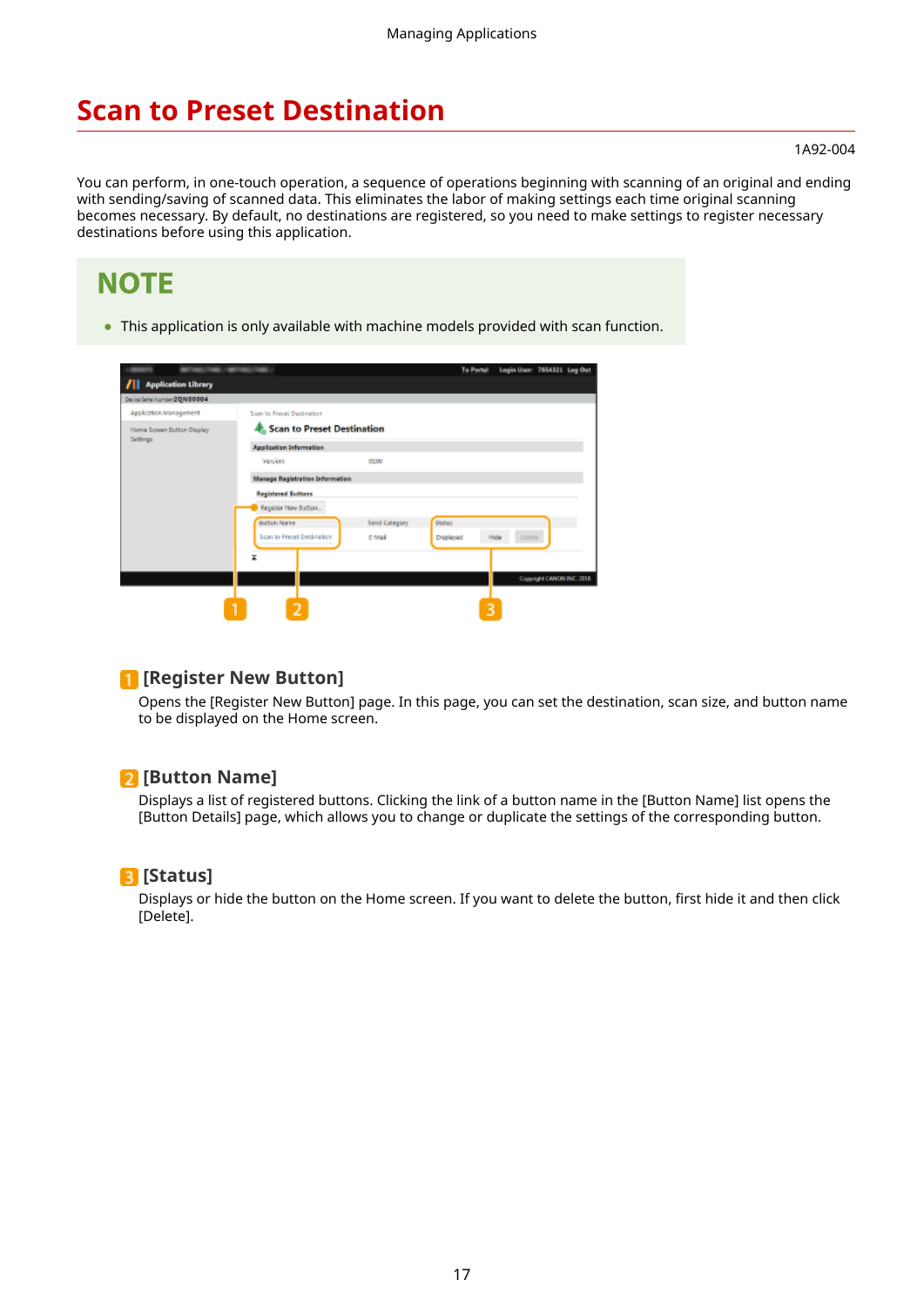# <span id="page-19-0"></span>**ID Card Copy (Simple)**

#### 1A92-005

You can perform "ID Card Copy" in one-touch operation. "ID Card Copy" is a function to copy, in the same size, the front and back sides of an ID card such as a driver's license or health insurance card, onto the same side of a paper sheet. This function is useful when copying ID cards is needed in a business procedure, a public administration procedure, and so on. You can register multiple buttons covering different numbers of copies to print or different density levels to apply, and select and use the best-suited button for the printing purpose or the type of the original.

# **NOTE**

● This application is only available with machine models provided with copy function.

|                                        | <b>SECURITY AND</b>             |           | To Portal | Login User: 7654321 Log Out |                            |  |
|----------------------------------------|---------------------------------|-----------|-----------|-----------------------------|----------------------------|--|
| <b>Application Library</b><br>л        |                                 |           |           |                             |                            |  |
| Derior Serial Number 2QN 00004         |                                 |           |           |                             |                            |  |
| Application Management                 | ID Card Copy (Simple)           |           |           |                             |                            |  |
| Home Streen Button Display<br>Settings | <b>ID Card Copy (Simple)</b>    |           |           |                             |                            |  |
|                                        | <b>Application Information</b>  |           |           |                             |                            |  |
|                                        | vesions                         | 0100      |           |                             |                            |  |
|                                        | Manage Registration Information |           |           |                             |                            |  |
|                                        | <b>Registered Buttons</b>       |           |           |                             |                            |  |
|                                        | Register New Button             |           |           |                             |                            |  |
|                                        | <b>Button Name</b>              | Status:   |           |                             |                            |  |
|                                        | ID Card Copy (Simple)           | Displayed | Hide      | Delete                      |                            |  |
|                                        | Ξ                               |           |           |                             |                            |  |
|                                        |                                 |           |           |                             |                            |  |
|                                        |                                 |           |           |                             | Copyright CANCIN INC. 2018 |  |
|                                        |                                 |           |           |                             |                            |  |
|                                        | 2                               |           | 3         |                             |                            |  |

### **[Register New Button]**

Opens the [Register New Button] page. In this page, you can specify the number of copies, the type of original, and the button name to be displayed on the Home screen.

# **[Button Name]**

Displays a list of registered buttons. Clicking the link of a button name in the [Button Name] list opens the [Button Details] page, which allows you to change or duplicate the settings of the corresponding button.

### **[Status]**

Displays or hide the button on the Home screen. If you want to delete the button, first hide it and then click [Delete].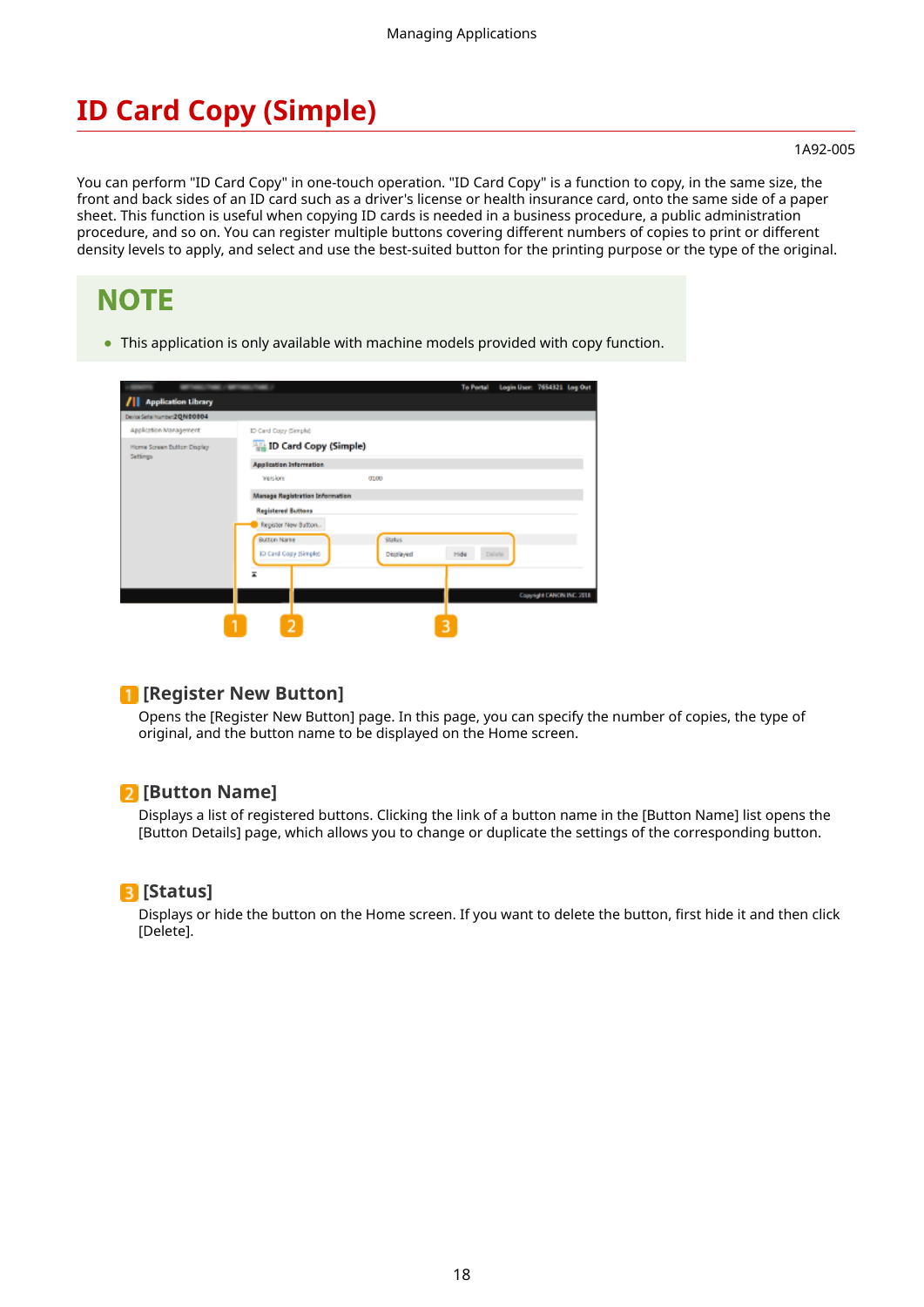# <span id="page-20-0"></span>**Consumables Information**

1A92-006

This application allows you to check the information on the consumables being used on the machine.

# **NOTE**

● The button name used in Consumables Information is determined by default and cannot be changed.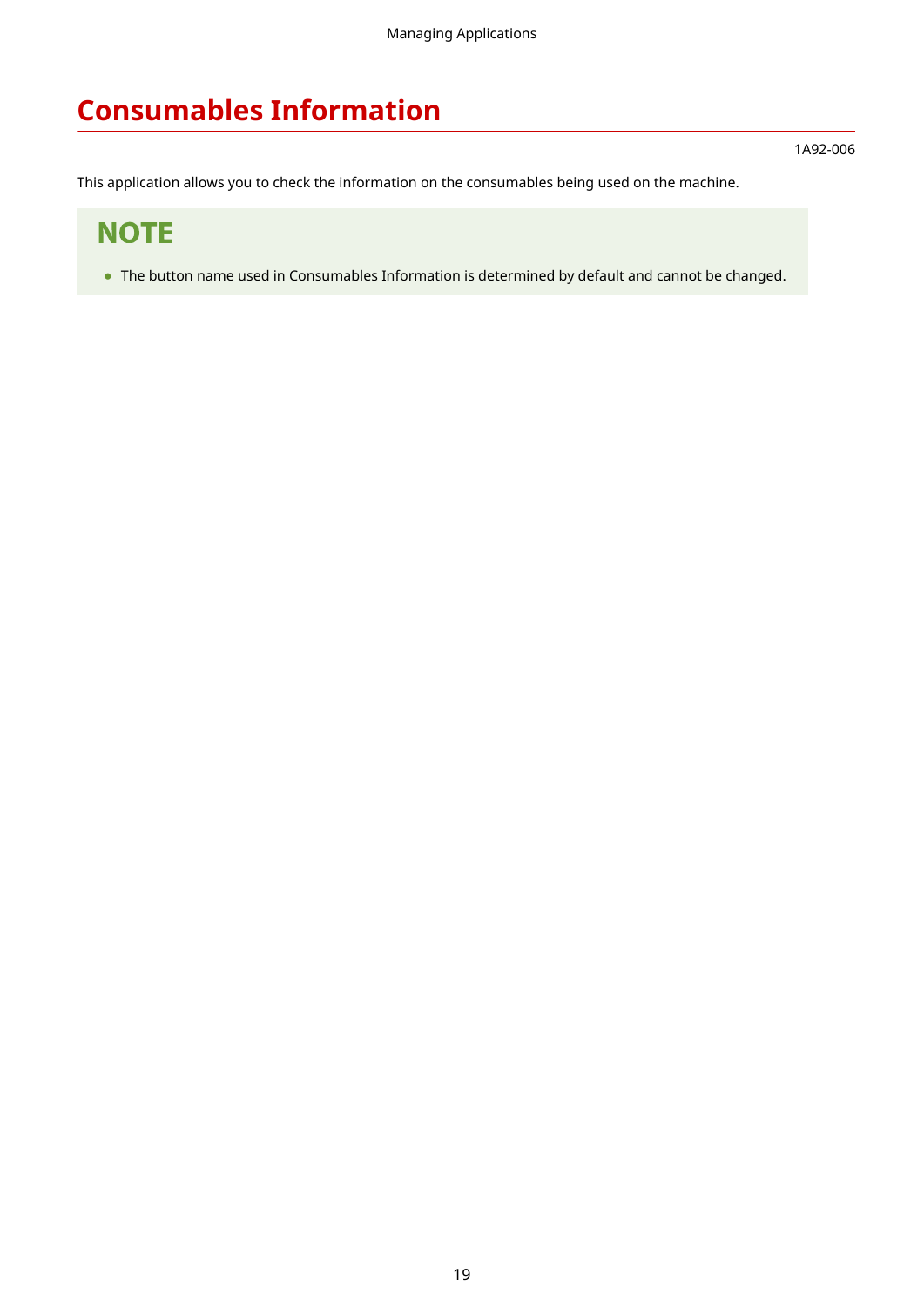# <span id="page-21-0"></span>**Copy (Eco)**

#### 1A92-007

You can register a command for combined use of 2-sided copying mode and N on 1 mode, and execute that command in one-touch operation. Use of this application allows you to save paper when doing a large copy job. You can register multiple buttons covering different numbers of copies to print or different density levels to apply, and select and use the best-suited button for the printing purpose or the type of the original.

# **NOTE**

● This application is only available with machine models provided with copy function.

|                                | <b><i><u>Property of Manufacturers</u></i></b> |           | To Portal       | Login User: 7654321 Log Out |  |
|--------------------------------|------------------------------------------------|-----------|-----------------|-----------------------------|--|
| <b>Application Library</b>     |                                                |           |                 |                             |  |
| Derice Serial Number 2QN 00004 |                                                |           |                 |                             |  |
| Application Management         | Copy (Eco)                                     |           |                 |                             |  |
| Home Streen Button Display     | Copy (Eco)                                     |           |                 |                             |  |
| Settings                       | <b>Application Information</b>                 |           |                 |                             |  |
|                                | versions                                       | 0100      |                 |                             |  |
|                                | <b>Manage Registration Information</b>         |           |                 |                             |  |
|                                | <b>Registered Buttons</b>                      |           |                 |                             |  |
|                                | Register New Button                            |           |                 |                             |  |
|                                | Button Name                                    | Status.   |                 |                             |  |
|                                | Capy (Eco)                                     | Displayed | Dillie.<br>Hide |                             |  |
|                                | z                                              |           |                 |                             |  |
|                                |                                                |           |                 |                             |  |
|                                |                                                |           |                 | Copyright CANCIN INC. 2018  |  |
|                                | ۰                                              |           |                 |                             |  |
|                                | $\overline{2}$                                 |           | 3               |                             |  |

# **[Register New Button]**

Opens the [Register New Button] page. In this page, you can specify the copy ratio, the N on 1 setting, and the button name to be displayed on the Home screen.

# **[Button Name]**

Displays a list of registered buttons. Clicking the link of a button name in the [Button Name] list opens the [Button Details] page, which allows you to change or duplicate the settings of the corresponding button.

# **[Status]**

Displays or hide the button on the Home screen. If you want to delete the button, first hide it and then click [Delete].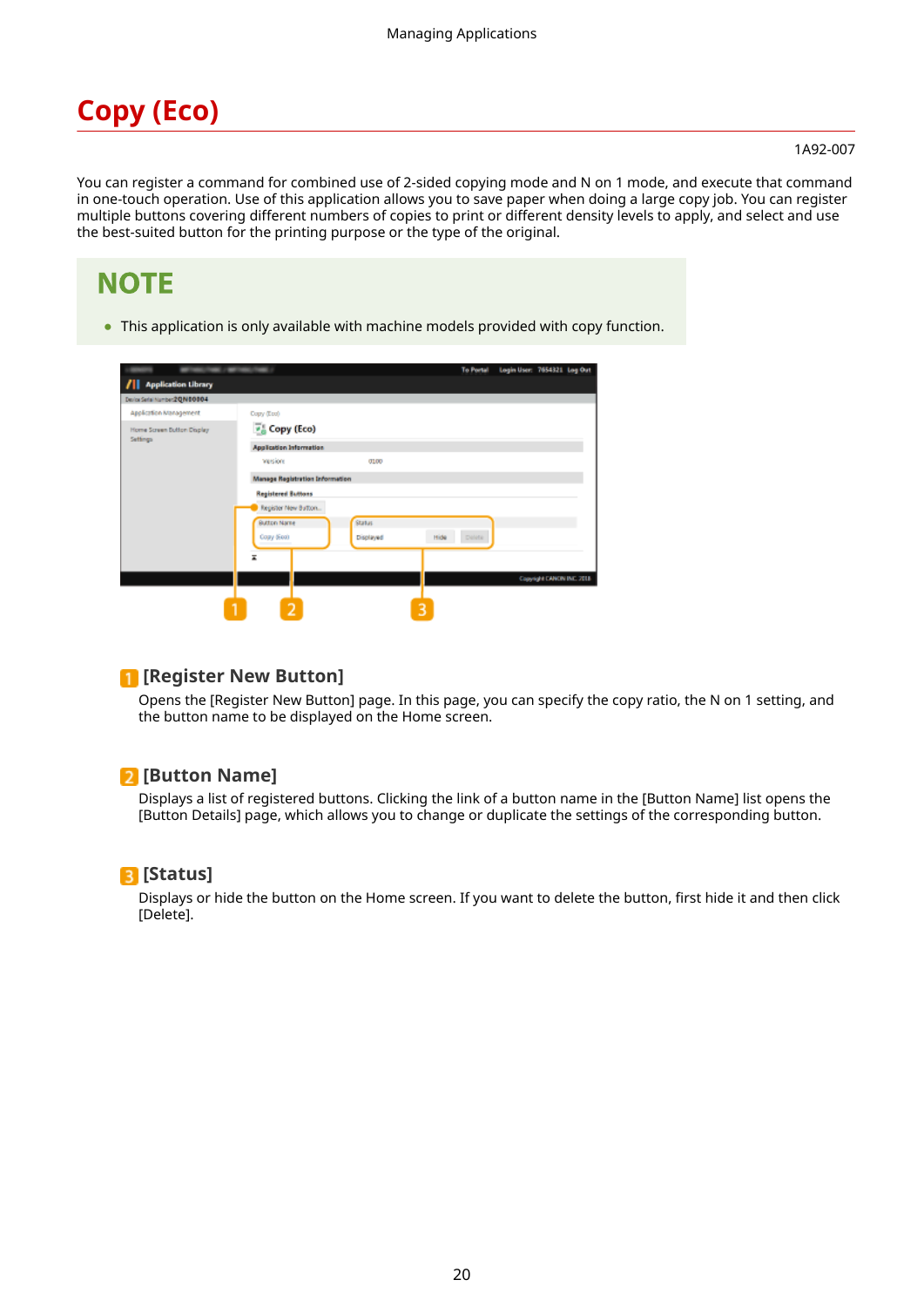# <span id="page-22-0"></span>**Copy (BleedReduce)**

#### 1A92-008

When you perform copying, this application allows you to reduce the degree of bleed-through (scanning of text or image printed on the back side). It is useful when you copy on thin paper. You can register multiple buttons covering different numbers of copies to print or different density levels to apply, and select and use the best-suited button for the printing purpose or the type of the original.

# **NOTE**

● This application is only available with machine models provided with copy function.

|                                | <b>MOVING CARDS</b>             |               | To Portal       | Login User: 7654321 Log Out |                           |  |
|--------------------------------|---------------------------------|---------------|-----------------|-----------------------------|---------------------------|--|
| <b>Application Library</b>     |                                 |               |                 |                             |                           |  |
| Derice Serial Number 2QN 00004 |                                 |               |                 |                             |                           |  |
| Application Management         | Copy (BloodReduce)              |               |                 |                             |                           |  |
| Home Streen Button Display     | Copy (BleedReduce)              |               |                 |                             |                           |  |
| Settings                       | <b>Application Information</b>  |               |                 |                             |                           |  |
|                                | vesions                         | 0100          |                 |                             |                           |  |
|                                | Manage Registration Information |               |                 |                             |                           |  |
|                                | <b>Registered Buttons</b>       |               |                 |                             |                           |  |
|                                | Register New Button             |               |                 |                             |                           |  |
|                                | Button Name                     | <b>Status</b> |                 |                             |                           |  |
|                                | Copy (SleedReduce)              | Displayed     | Delete:<br>Hide |                             |                           |  |
|                                | z                               |               |                 |                             |                           |  |
|                                |                                 |               |                 |                             |                           |  |
|                                |                                 |               |                 |                             | Copyright CANON INC. 2018 |  |
|                                |                                 |               |                 |                             |                           |  |
|                                | 2                               |               | 3               |                             |                           |  |

### **[Register New Button]**

Opens the [Register New Button] page. In this page, you can specify the Adjust Background Density setting, the Erase Frame setting, and the button name to be displayed on the Home screen.

# **[Button Name]**

Displays a list of registered buttons. Clicking the link of a button name in the [Button Name] list opens the [Button Details] page, which allows you to change or duplicate the settings of the corresponding button.

### **[Status]**

Displays or hide the button on the Home screen. If you want to delete the button, first hide it and then click [Delete].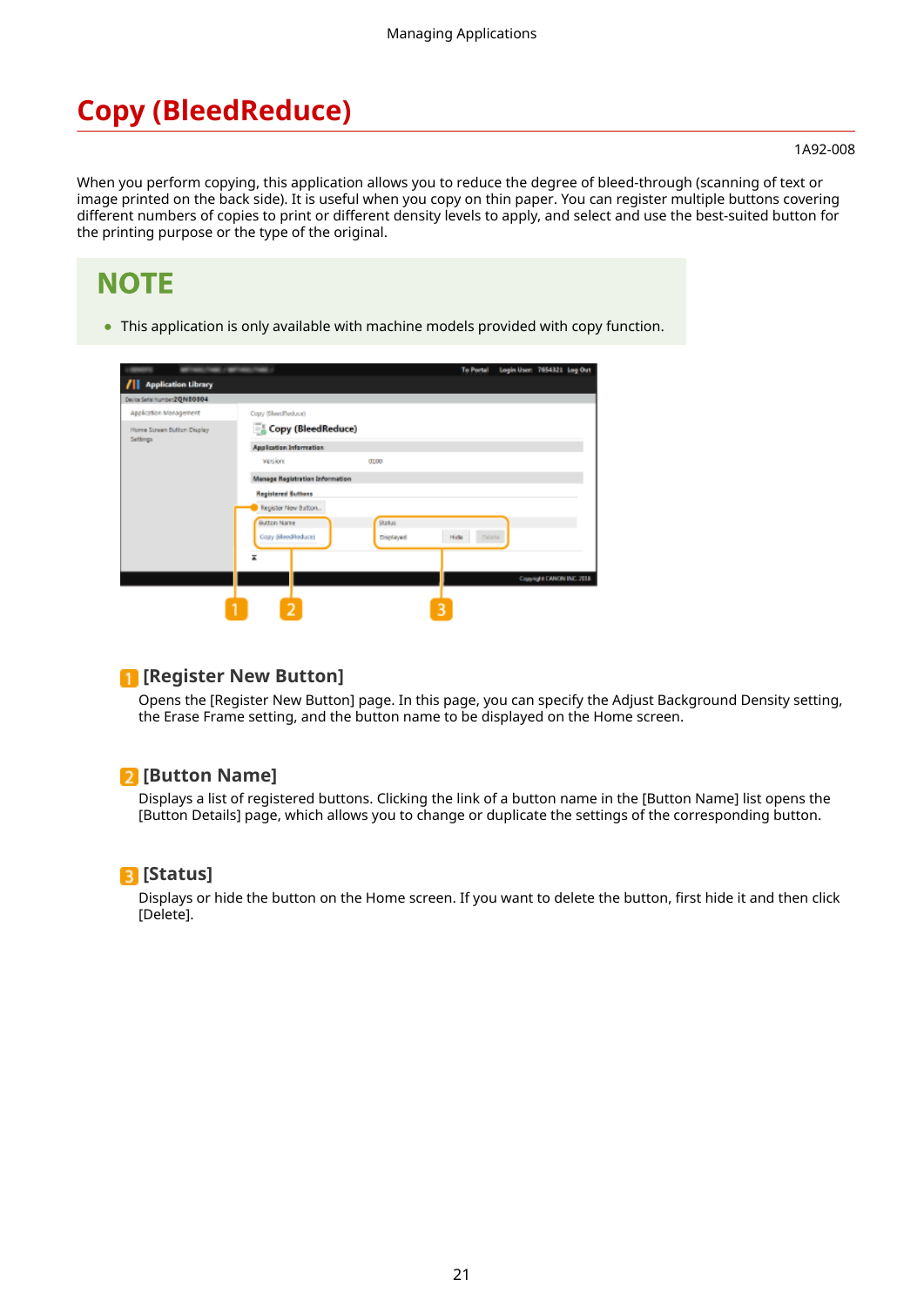# Setting the Home Screen Display

|--|--|--|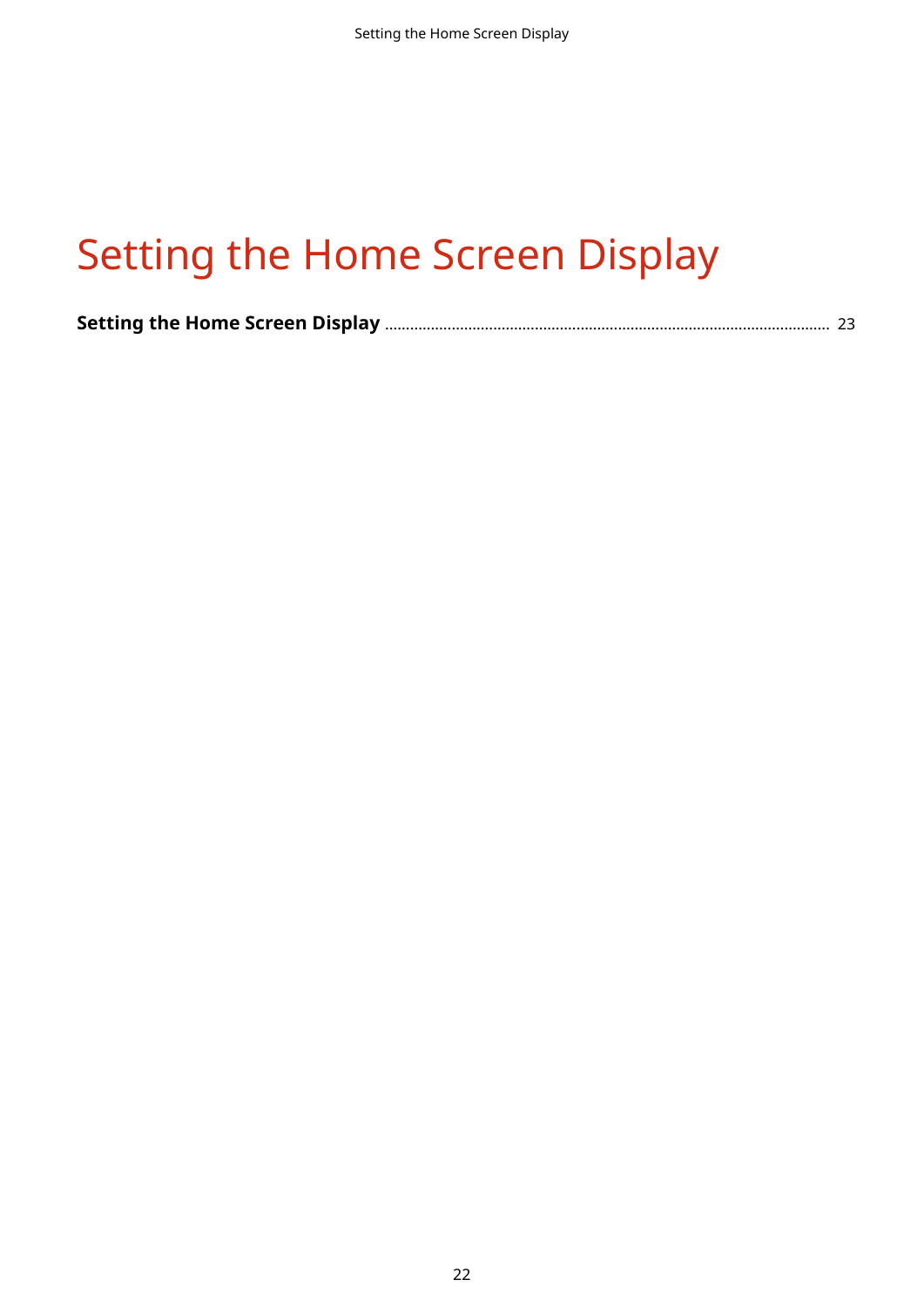# <span id="page-24-0"></span>**Setting the Home Screen Display**

#### 1A92-009

You can change the order in which the buttons are displayed in the Home screen. You can also insert or delete a blank between buttons. The following describes an example operation: moving the <Copy> button from top left to top right of the Home screen.



- **1 Start the Remote UI and log in to System Manager Mode.**
- **2 Click [Application Library] on the Portal page.**

**3 Click [Home Screen Button Display Settings].**

➠The settings page appears.

|                                  |                                                                                    | Login User: 7654321 Log Out<br><b>To Portal</b>                          |
|----------------------------------|------------------------------------------------------------------------------------|--------------------------------------------------------------------------|
| <b>II</b> Application Library    |                                                                                    |                                                                          |
| Derice Seriel Number 2 Q/N 00004 |                                                                                    |                                                                          |
| Application Management           | <b>Home Screen Button Display Settings</b>                                         | Lest Updated 08/06 2019 03:34:53 PM + +                                  |
| Home Soreen Button Display       | Change the cluplay order of the buttons and click (OK) to apply the changes to the | <b>OK</b><br>Cancell                                                     |
| Settings                         | Home screen.                                                                       |                                                                          |
|                                  | <b>Button Layout</b>                                                               |                                                                          |
|                                  | 12<br>$10 - 11$<br>17<br>2                                                         | 20<br>25<br>18<br>19<br>$\boldsymbol{\pi}$<br>23<br>34<br>25<br>26<br>28 |
|                                  | 14 15 15<br>21<br>13                                                               | $22 \mid 25 \mid$<br>$30 - 31$<br>34<br>37<br>38<br>29<br>32<br>39       |
|                                  | <b>Button Display Order</b>                                                        |                                                                          |
|                                  |                                                                                    |                                                                          |
|                                  | tesert Blank<br>Move Up<br>Move Down<br>Delete Blank                               |                                                                          |
|                                  | Display Order<br>Button Name                                                       | Application Name                                                         |
|                                  | o<br>$\mathbf{1}$<br>Copy<br>$\overline{2}$<br>Fax<br>O                            |                                                                          |
|                                  | 3<br>Scan<br>Ω                                                                     |                                                                          |
|                                  | Memory Media Print<br>4<br>Ω                                                       |                                                                          |
|                                  | Capy (Ecc)<br>s<br>Ω                                                               | Copy (Eco)                                                               |
|                                  | Capy (BleedReduce)<br>Ω<br>省                                                       | Copy (BleedReduce)                                                       |
|                                  | 7<br>ID Card Copy (Simple)<br>ο                                                    | ID Card Copy (Simple)                                                    |
|                                  | $\overline{\phantom{a}}$<br>CopyCinhance Text)<br>o                                | Copy (Enhance Text)                                                      |
|                                  | Fax and Store<br>⊙ ∌                                                               | Fax and Store                                                            |
|                                  | Scan to Preset Destination<br>Ö.<br>31                                             | Scan to Preset Destination                                               |
|                                  | $0 - 52$                                                                           | Name and Scan                                                            |
|                                  | 33<br>Ö                                                                            |                                                                          |
|                                  | Ö<br>M                                                                             |                                                                          |
|                                  | Ö<br>в                                                                             |                                                                          |
|                                  | 36<br>Ö                                                                            |                                                                          |
|                                  | Ö<br>17                                                                            |                                                                          |
|                                  | 38<br>Ö                                                                            |                                                                          |
|                                  | 39<br>Ö                                                                            |                                                                          |
|                                  | ö<br>40                                                                            |                                                                          |
|                                  | Delete Blank<br>Insert Blank<br>Move Up<br>Move Down                               |                                                                          |
|                                  |                                                                                    |                                                                          |

#### **[Button Layout]**

Shows the positions of the buttons in the Home screen. The numbers correspond to the numbers under [Button Display Order].

**<sup>2</sup>** Display order setting button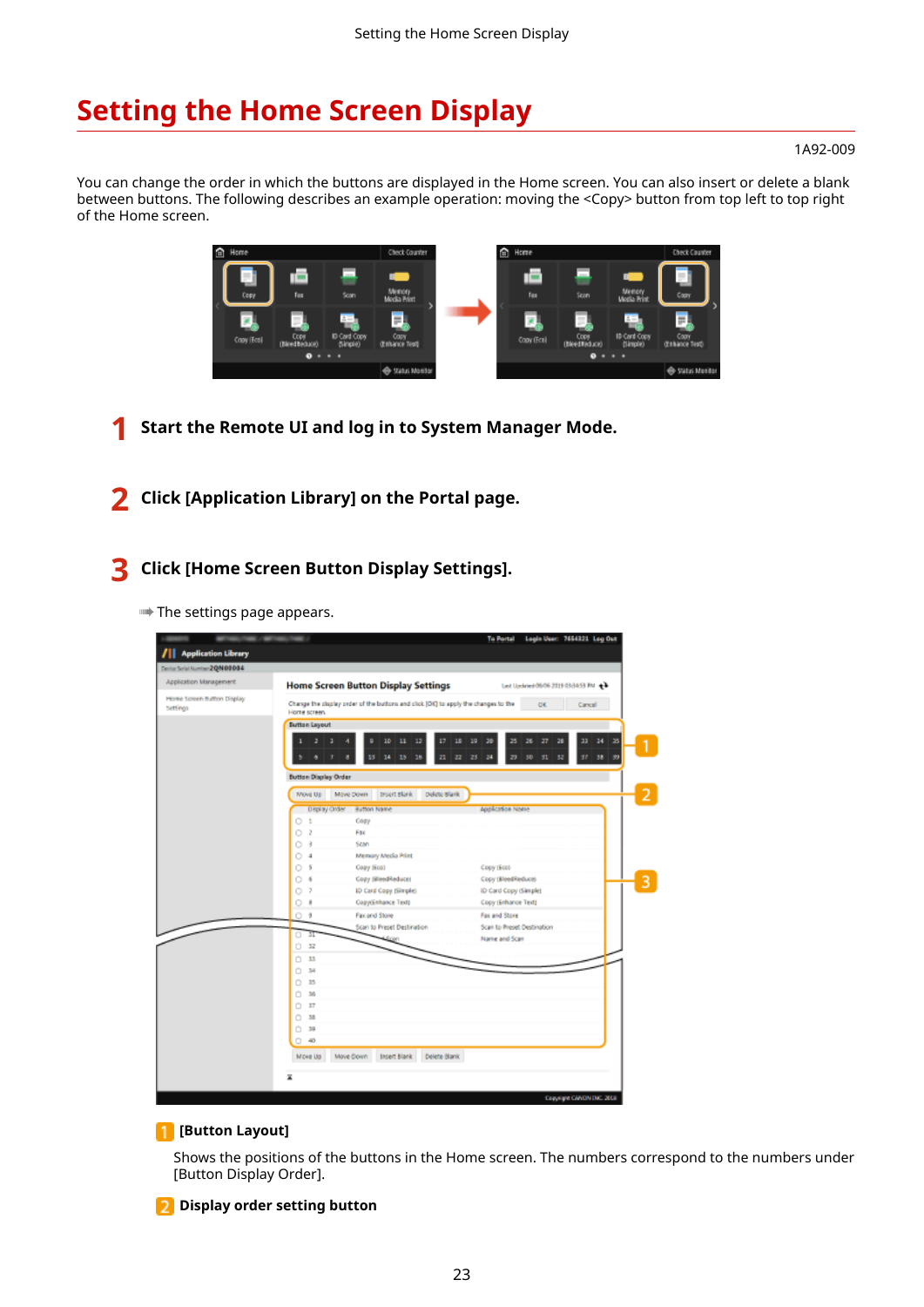#### Setting the Home Screen Display

**[Move Up]** Each click moves the selected button one line up.

**[Move Down]**

Each click moves the selected button one line down.

**[Insert Blank]** \*

Each click inserts a blank into the Home screen.

#### **[Delete Blank]** \*

Each click deletes a blank from the Home screen.

\*The button name may differ depending on the machine model.

### **[Button Display Order]**

Displays the display order of the buttons.

**4 Under [Button Display Order], select [Copy].**

**5 Click [Move Down] repeatedly until [Copy] moves down to the line for Display Oder number [4].**

**6 Click [OK].**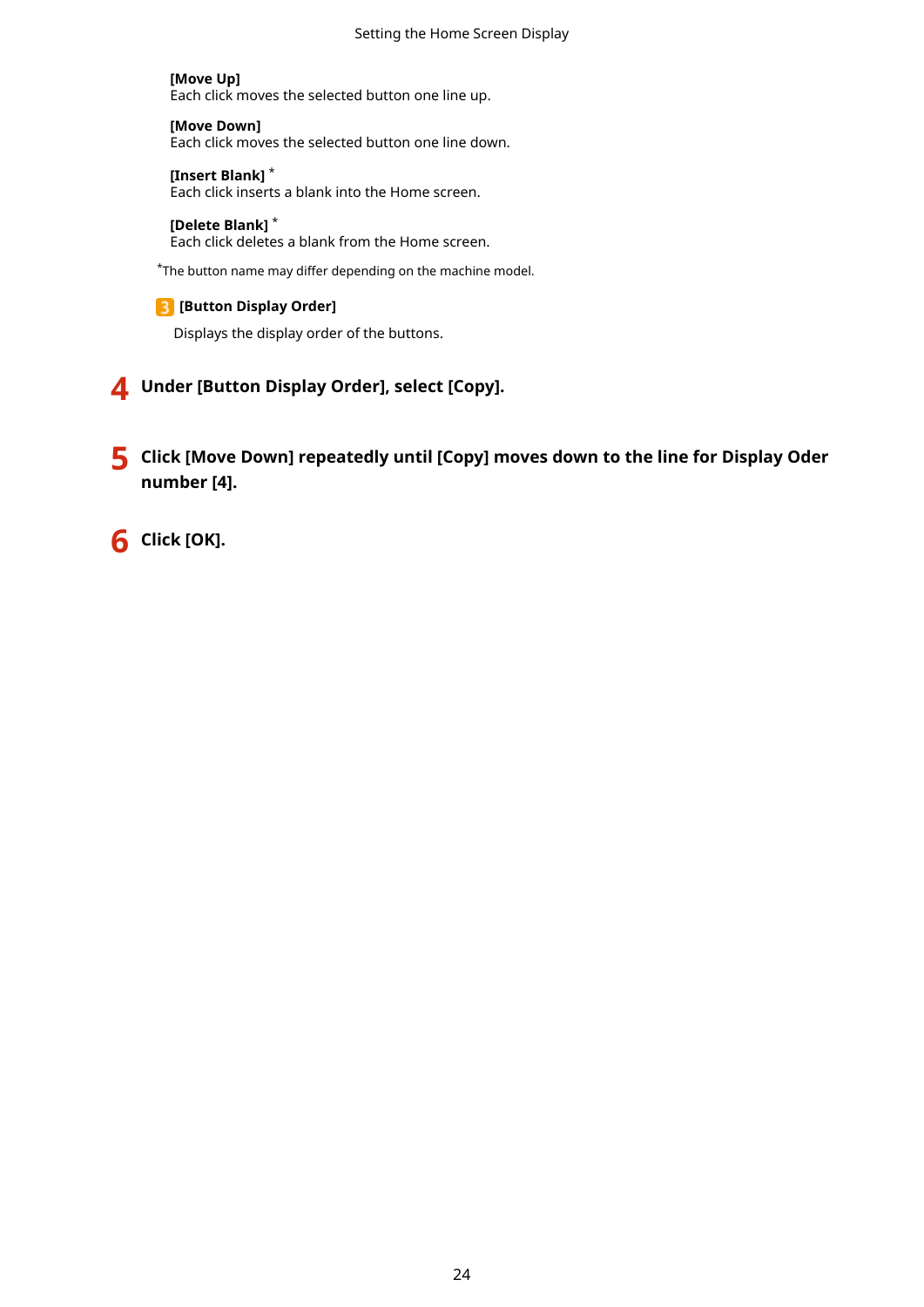# Troubleshooting

|--|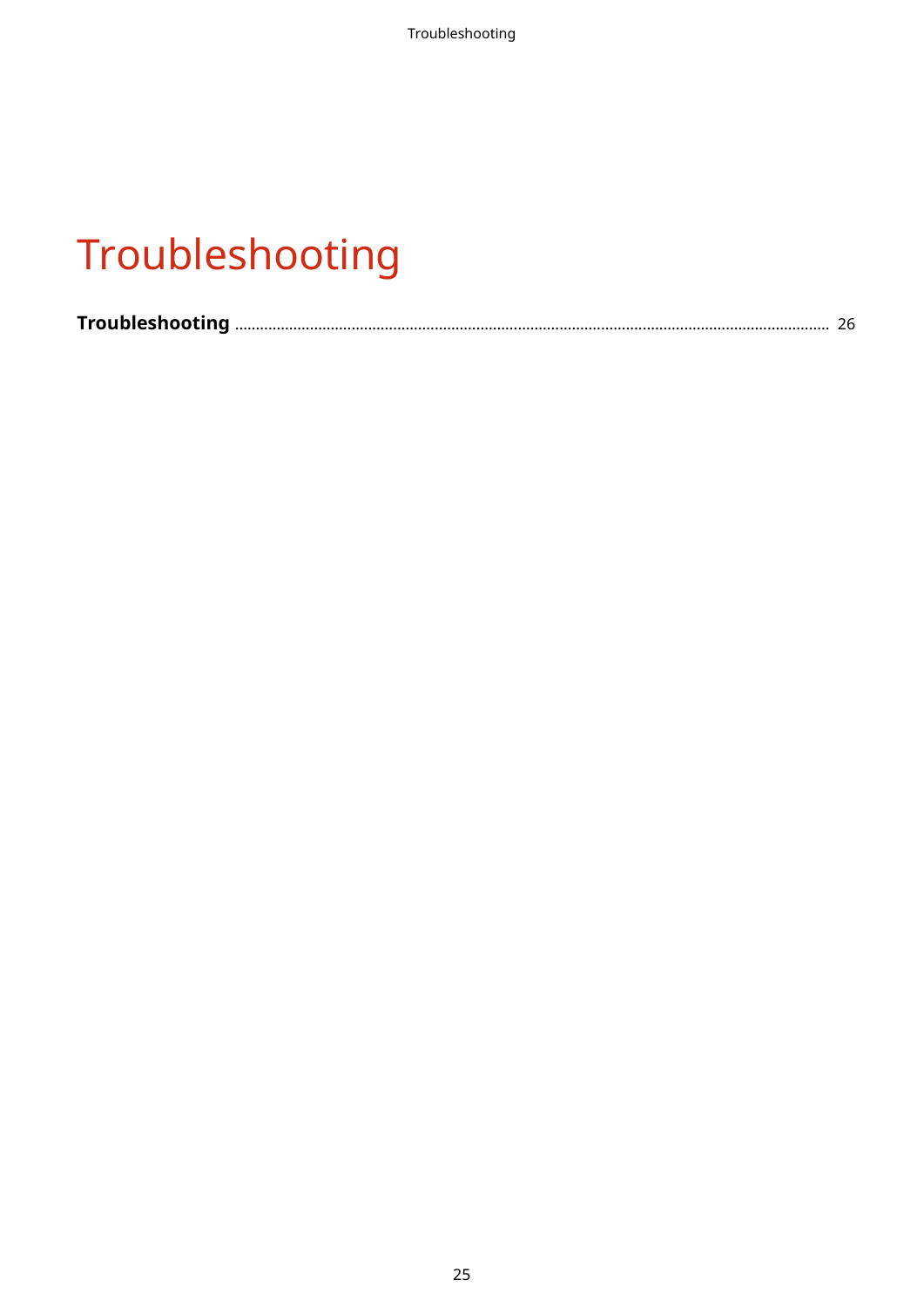# <span id="page-27-0"></span>**Troubleshooting**

1A92-00A

If execution of the application fails, a message and error code (hash symbol (#) followed by a 3-digit number) appear. Details of the messages and error codes are shown below.

**When an Error Message Appears on the Home Screen(P. 26) [When an Error Code Appears in the Report and/or on the Job History Screen\(P. 27\)](#page-28-0)** 

# When an Error Message Appears on the Home Screen

**Application tampering has been detected for xxxx. After disabling the application for which tampering was detected, turn the main power OFF and ON again. To use the application for which tampering was detected, install it again. (xxxx is the application name.)**

# **An installed application has been tampered.**

● If an application that is not a preinstalled one has been tampered, it becomes invalid. Reinstall a valid copy of the application in question.

# **4 IMPORTANT:**

● If the application reinstallation fails, contact your local authorized Canon dealer or service provider.

# **Could not start the application.**

# **The button was pressed at the same time when the application was disabled.**

● If the button remains displayed, press it again to execute the application.

# **Could not start the application because the necessary information is not registered. Register the information from Remote UI.**

# **The information necessary for execution of the application has not been**

### **registered.**

● Log in to the Remote UI in System Manager mode, and register the necessary information.

**Cannot perform the operation because some settings have been changed from Remote UI, etc. Check the settings.**

# **The current settings are such that the application cannot be executed.**

● Log in to the Remote UI in System Manager mode, and change the settings.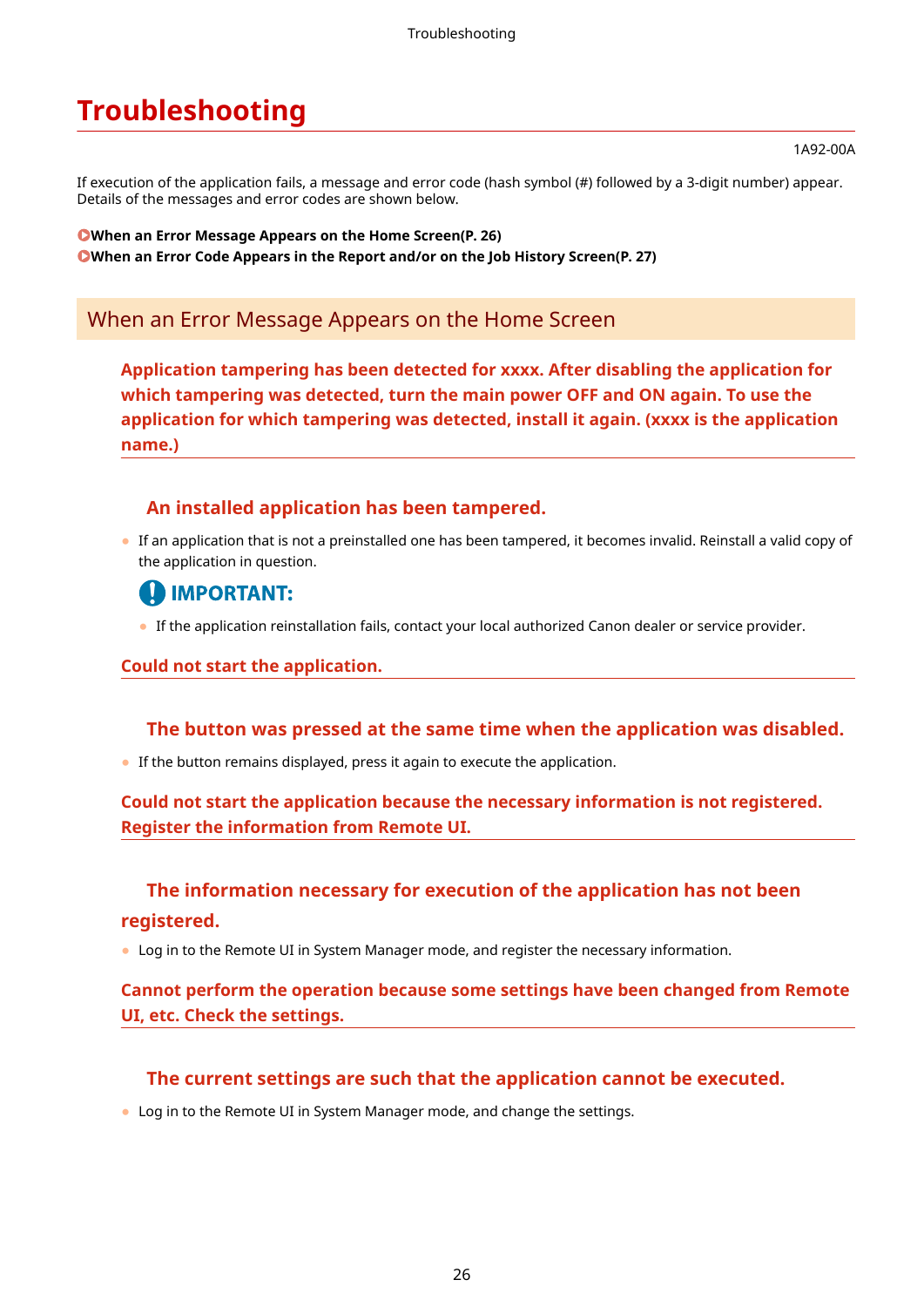### <span id="page-28-0"></span>**Print Template ended due to an unexpected error.**

# **Custom paper size setting has not been made on the machine.**

• To use the custom size paper with the Print Template function, you need to configure the paper size setting. If your machine does not allow you to perform paper size registration in the Print Template setting page, use the operation panel to register the desired custom size as <S1>. If your machine allows you to specify the registration number for custom paper size ([S1] to [S3]), use the operation panel to specify the desired registration number.

### **System tampering has been detected. The system will be initialized.**

### **The application execution system has been tampered.**

Follow the on-screen instructions to initialize the application execution system. Initialization of the application execution system requires Administrator privileges. Contact the administrator of your machine.

# **IMPORTANT:**

- When initialization of the application execution system is performed, all the settings of each application are also initialized.
- If initialization of the application execution system fails, contact your local authorized Canon dealer or service provider.

# When an Error Code Appears in the Report and/or on the Job History Screen

#### **#804**

# **Transmission failed because scanning was not completed within the time**

#### **limit.**

• When using a cloud app to send files, make sure that the procedure from the start of scanning to the start of transmission does not exceed 10 minutes. If you are sending an original that consists of many pages, split the original into parts and send each part separately.

#### **#099**

### **Printing failed because the file download was not completed within the time**

### **limit.**

• When using a cloud app to print files, make sure that downloading of the file(s) to be printed is completed within 10 minutes. Optimize the file to reduce its size or divide the pages up as necessary.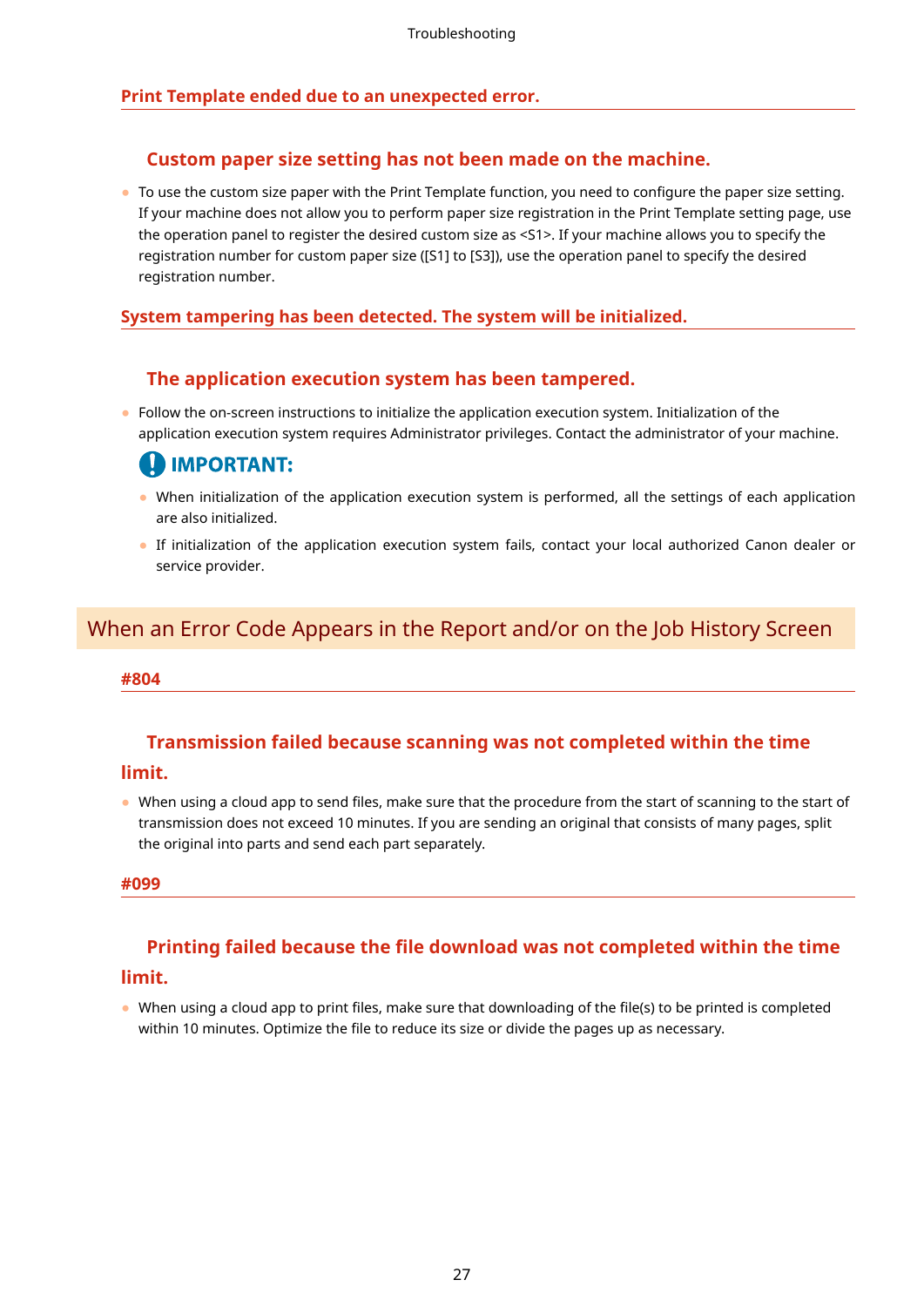This Font Software is licensed under the SIL Open Font License, Version 1.1.

This license is copied below, and is also available with a FAQ at: http://scripts.sil.org/OFL

-----------------------------------------------------------

SIL OPEN FONT LICENSE Version 1.1 - 26 February 2007

-----------------------------------------------------------

#### PREAMBLE

The goals of the Open Font License (OFL) are to stimulate worldwide development of collaborative font projects, to support the font creation efforts of academic and linguistic communities, and to provide a free and open framework in which fonts may be shared and improved in partnership with others.

The OFL allows the licensed fonts to be used, studied, modified and redistributed freely as long as they are not sold by themselves. The fonts, including any derivative works, can be bundled, embedded, redistributed and/or sold with any software provided that any reserved names are not used by derivative works. The fonts and derivatives, however, cannot be released under any other type of license. The requirement for fonts to remain under this license does not apply to any document created using the fonts or their derivatives.

#### **DEFINITIONS**

"Font Software" refers to the set of files released by the Copyright Holder(s) under this license and clearly marked as such. This may include source files, build scripts and documentation.

"Reserved Font Name" refers to any names specified as such after the copyright statement(s).

"Original Version" refers to the collection of Font Software components as distributed by the Copyright Holder(s).

"Modified Version" refers to any derivative made by adding to, deleting, or substituting -- in part or in whole -- any of the components of the Original Version, by changing formats or by porting the Font Software to a new environment.

"Author" refers to any designer, engineer, programmer, technical writer or other person who contributed to the Font Software.

#### PERMISSION & CONDITIONS

Permission is hereby granted, free of charge, to any person obtaining a copy of the Font Software, to use, study, copy, merge, embed, modify, redistribute, and sell modified and unmodified copies of the Font Software, subject to the following conditions: